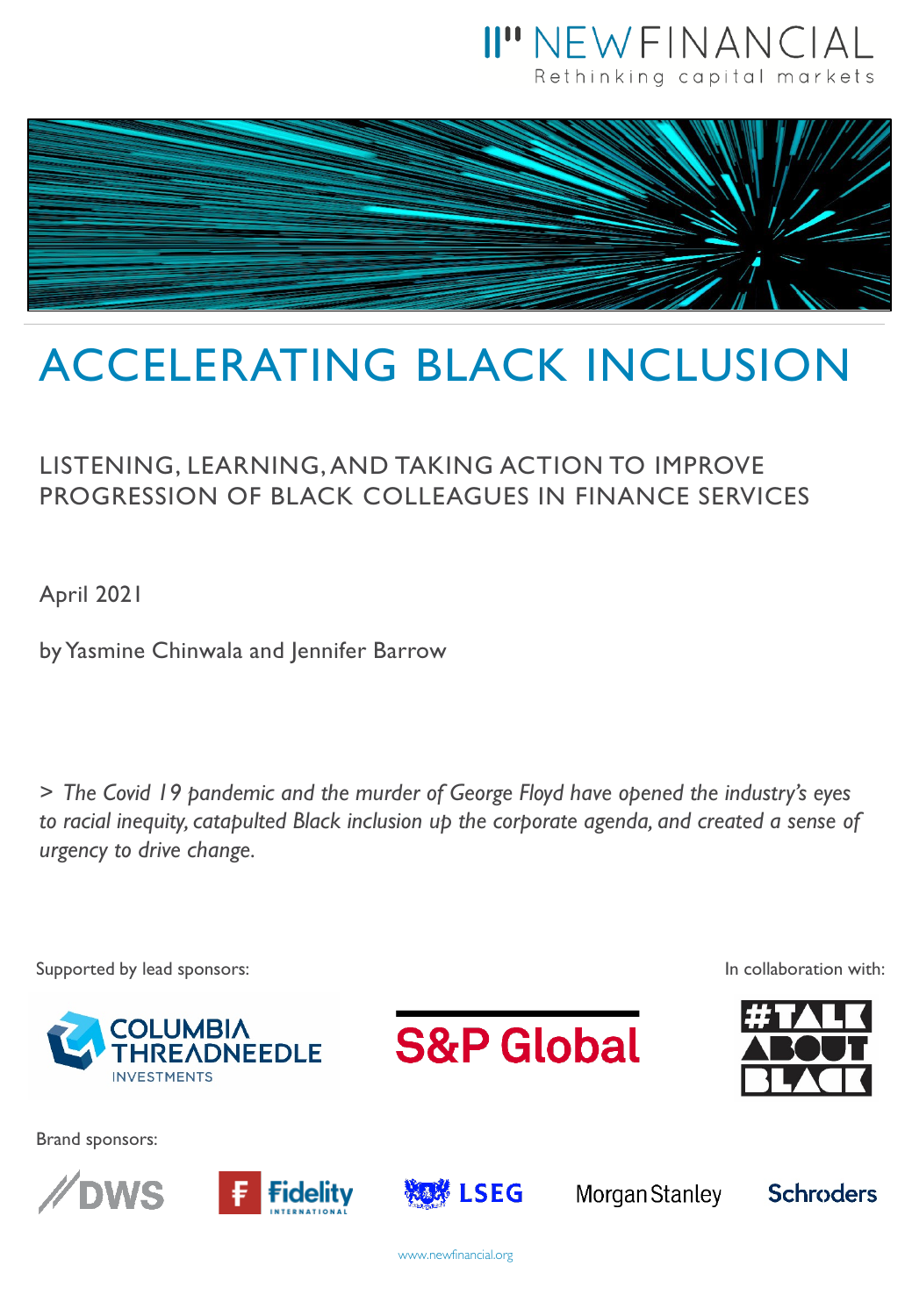### INTRODUCTION

#### What this research is about

The tragic murder of George Floyd in May 2020 triggered an outpouring of emotions the world over. His death – against the backdrop of the Covid 19 pandemic – has stimulated discussions on race, racism and racial inequity, and a desire to take action. Companies are under increasing pressure to play their part, and the financial services industry is no exception.

This research focuses on the progression of Black\* colleagues into leadership positions in the UK finance sector. We interviewed more than 30 of the most senior cohort of Black professionals across the industry that we were able to reach. We set out to capture their experiences in response to George Floyd's death; their involvement with the Black inclusion agenda and how it has changed since May 2020; and discuss their career trajectories, in order to both draw out any barriers they may have faced as they progressed to senior roles as well as inform organisational actions to better support Black colleagues.

We deliberately sought to focus on progression issues, as told by those who have already made it, because so much of the industry's response so far has focussed on entry level programmes. Without parallel attention on progression, the new intake can not be converted into a sustainable executive pipeline.

So many Black colleagues have participated in listening exercises since May 2020, often sharing painful and personal experiences. This context is essential to improve understanding of the nature of the problems in order to move towards solutions.

First and foremost we wanted to capture the tenor of late 2020, so that once the news flow around the Black Lives Matter movement has receded and we look back in future years, we have a written record of the stories, emotions, realisations and sense of urgency to act.

#### Acknowledgements

New Financial was inspired to conduct this research after watching a [panel event](https://www.youtube.com/watch?v=8PeEETg4Axk&t=1s) in June 2020 hosted by #TalkAboutBlack, which is a campaign to drive discussion and action to bring more people of colour into the asset management industry. Thank you to the #TAB team for your insights and collaboration on this report, particularly Gavin Lewis and Justin Onuekwusi. The research methodology† was inspired by Dr Nicola Rollock's [research on Black female professors in UK](https://www.ucu.org.uk/media/10075/Staying-Power/pdf/UCU_Rollock_February_2019.pdf)  academia,

We are enormously grateful to all contributors to this research for their time, energy and candour – particularly the interviewees and Research Advisory Committee, the Financial Conduct Authority, the Bank of England, Shift 25, and participants from our member firms.

\*For the purposes of this research, Black includes Black/ African /Caribbean and any other Black background, as well as mixed race. † For full research methodology, see p24.

#### II" NEW FINANCIAL Rethinking capital markets

New Financial is a think tank and forum that believes Europe needs bigger and better capital markets to help drive its recovery and growth. We believe diversity in its broadest sense is not only an essential part of running a sustainable business but a fundamental part of addressing cultural change.

We provided data to the government-backed Gadhia review of senior women in financial services, *[Empowering Productivity](https://uk.virginmoney.com/virgin/assets/pdf/Virgin-Money-Empowering-Productivity-Report.pdf)*, and we are HM Treasury's data partner monitoring the progress of signatories to the *HM Treasury [Women in Finance Charter](https://www.gov.uk/government/collections/new-financial-analysis-women-in-finance)*.

New Financial's current research topics include a 5-year Review of the Women in Finance Charter, a Diversity Toolkit for Investors, and a thought paper series on Radical Actions to drive a step change in diversity across financial services.

For more information on New Financial, or to offer feedback on this research, please contact: yasmine.chinwala@newfinancial.org +44 203 743 8268 www.newfinancial.org

#### Thank you to our sponsors

New Financial would like to thank all our institutional members for their support, and particularly lead sponsors Columbia Threadneedle Investments, S&P Global, and brand sponsors DWS, Fidelity International, London Stock Exchange Group, Morgan Stanley and Schroders.

> *© New Financial LLP 2021 All rights reserved*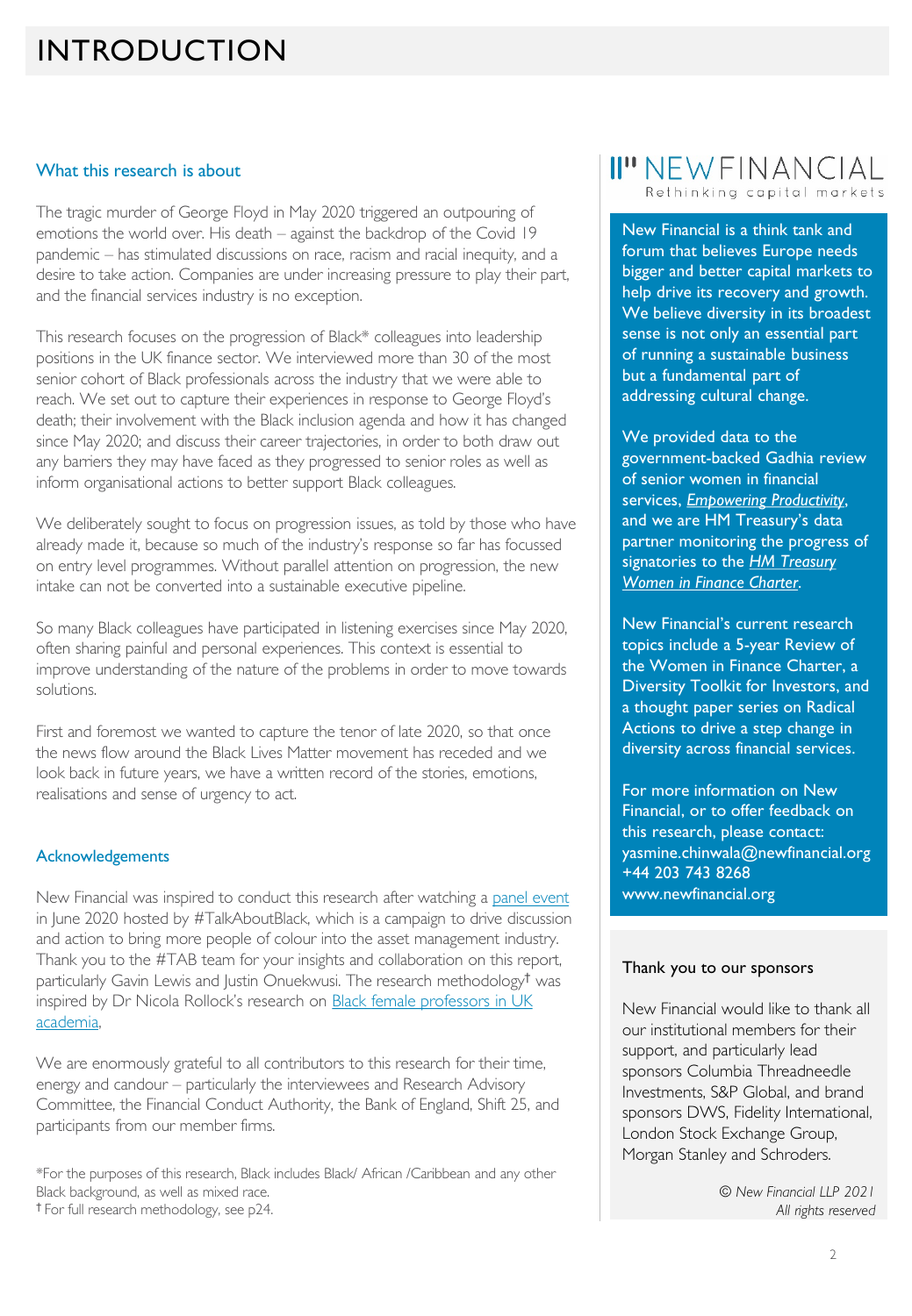## CONTENTS

#### Introduction

| p2             | Introduction: What this report is about                                                                       |
|----------------|---------------------------------------------------------------------------------------------------------------|
| p3             | Contents                                                                                                      |
| p4             | Foreword: Sheldon Mills, Executive Director, Consumers and<br>Competition, at the Financial Conduct Authority |
| p <sub>5</sub> | Sponsor forewords                                                                                             |
| p6             | Summary of findings                                                                                           |
| p7-8           | Setting the scene: how pressure is building on the industry                                                   |

#### The response to George Floyd's death: a catalyst for conversation

- p9 The response from interviewees
- p10 The response from leaders and companies
- p11 Black colleagues' increased involvement with the inclusion agenda

#### Understanding hurdles to Black inclusion

- p12-13 How racism manifests at work
- p14-17 Barriers to progression, as described by interviewees

#### From words to action

- p18 Actions required to drive change, as described by interviewees
- p19 Actions companies are taking: analysis of Race at Work action plans published by financial services signatories

#### The challenge ahead

p20-21 The next steps to make change sustainable p22 The future of Black inclusion: what will success look like?

#### In conclusion

p23 Points for discussion

#### Appendix

| p24    | Research methodology                        |
|--------|---------------------------------------------|
| p25-26 | Useful resources: suggested further reading |

### II" NEW FINANCIAL Rethinking capital markets

#### Lead authors



#### Yasmine Chinwala OBE, Partner, New Financial

Yasmine has been a partner leading New Financial's diversity programme since September 2014, specialising in diversity, culture and inclusion issues across the financial services industry. She was awarded an OBE in 2020 for her work on the HM Treasury Women in Finance Charter.



Jennifer Barrow, Senior Adviser, New Financial

Jennifer has been a senior adviser to New Financial's diversity programme since September 2018. She was previously head of corporate responsibility for the Financial Conduct Authority and spearheaded the D&I function at global law firm Baker McKenzie.

Shruti Deb and Movell Dash provided additional research and analysis.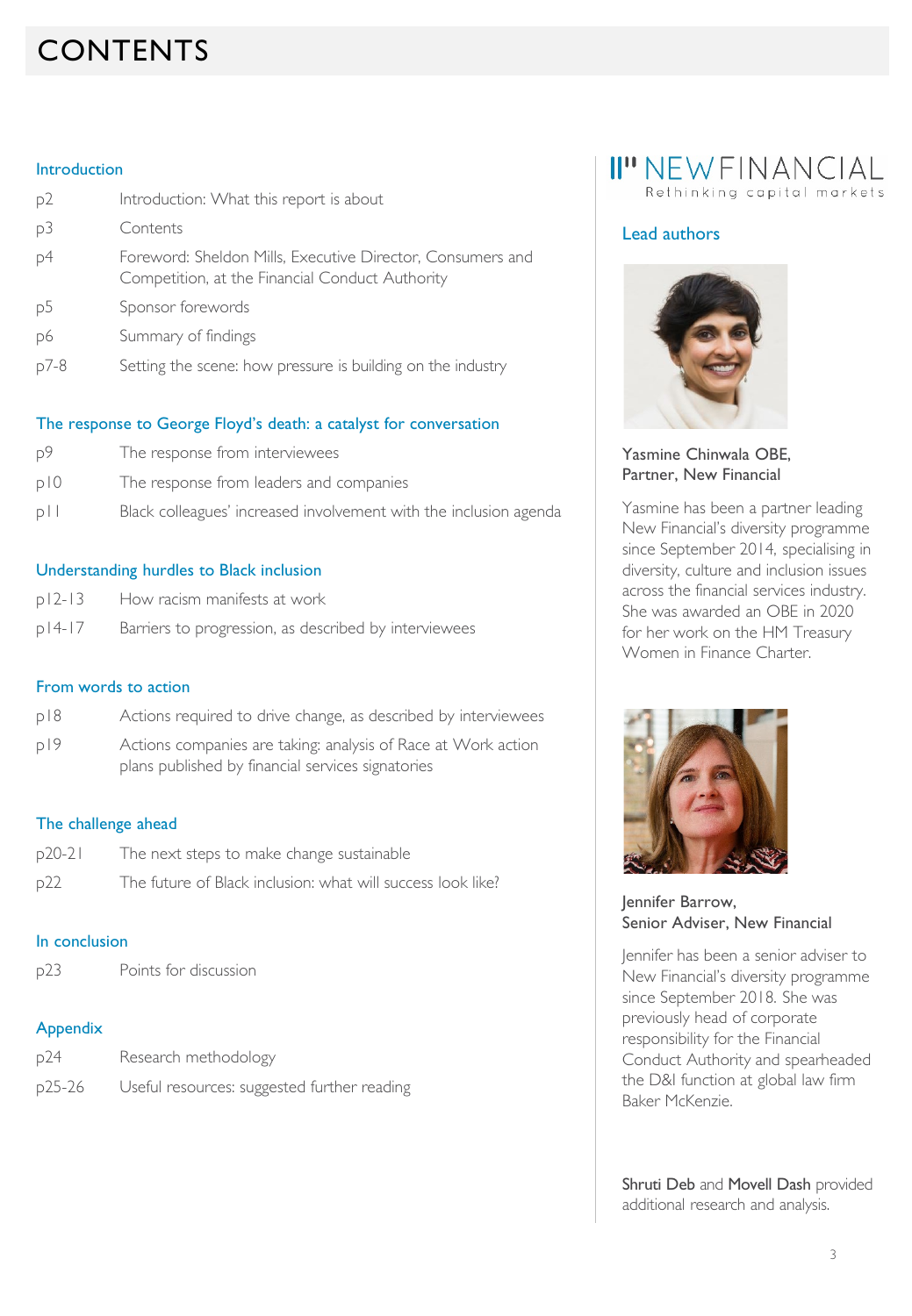### SUPPORTER FOREWORD



#### Sheldon Mills

#### Executive Director, Consumers and Competition, Financial Conduct Authority

There are too few Black people at senior levels in business. That long-known fact has been given greater urgency as Black inclusion rises up workplace agendas, and as this report shows, there is increased recognition of the underlying challenges.

That there are too few Black senior leaders is true also at the FCA. Open discussions have led to us recognise we need to take greater action. Our [Ethnicity Action Plan](https://www.fca.org.uk/about/diversity-and-inclusion-why-it-matters-us/our-ethnicity-action-plan) focusses on ensuring a pipeline of talent, supported with training and development and with management made accountable. We have implemented a more inclusive approach to talent reviews and done extensive work on allyship. We have also rolled out workshops on privilege, microaggressions and bystander intervention.

#### The business case

As a regulator, we have spoken about the importance of diversity and inclusion for some time, and we are now exploring the best ways to use our regulatory powers to improve diversity and inclusion across the financial services sector.

While it may seem obvious that this is a matter of fairness to the individual, we must recognise the power of diversity and inclusion, and within that Black representation and inclusion, to make a difference. We firmly believe that diversity and inclusion within our own ranks and at senior levels make us a better regulator.

This mirrors a very strong business case. Firms are better able to understand and meet the needs of a diverse customer base. It makes it easier to overcome biases and blind spots in product design, customer services and communications.

This translates to firms in capital markets, for example when they look to underwrite IPOs, or identify opportunities and challenges that relate to consumer needs. Diverse views have also been linked to a reduced risk of groupthink and improved risk management culture – different backgrounds and experiences are key to getting those diverse views around the table.

#### Representation and inclusion

However, representation alone is not enough. Employees must feel valued, able to speak up, and to share ideas and feel like management and colleagues are listening. This report lays bare the racism that senior Black employees experience in financial services, and how the aftermath of George Floyd's murder gave them greater space to talk about it.

It's not necessarily obvious racism, but that brings little solace, because this more insidious form is harder to notice for those who are not on the receiving end. It has a very real impact on Black people, how we feel and how we moderate our own behaviour in the workplace. It makes us question whether we are being too sensitive. It adds obstacles for us to succeed.

The sharing of ideas and best practice plays an important role in change, and this report brings ideas to the table. As we look to maintain momentum, we must all keep challenging ourselves on whether we are doing enough and how we can do better, even if that sometimes means asking uncomfortable questions. And by we, I mean everyone. As the report points out, it should not just be Black people who have to carry the burden of changing a broken system.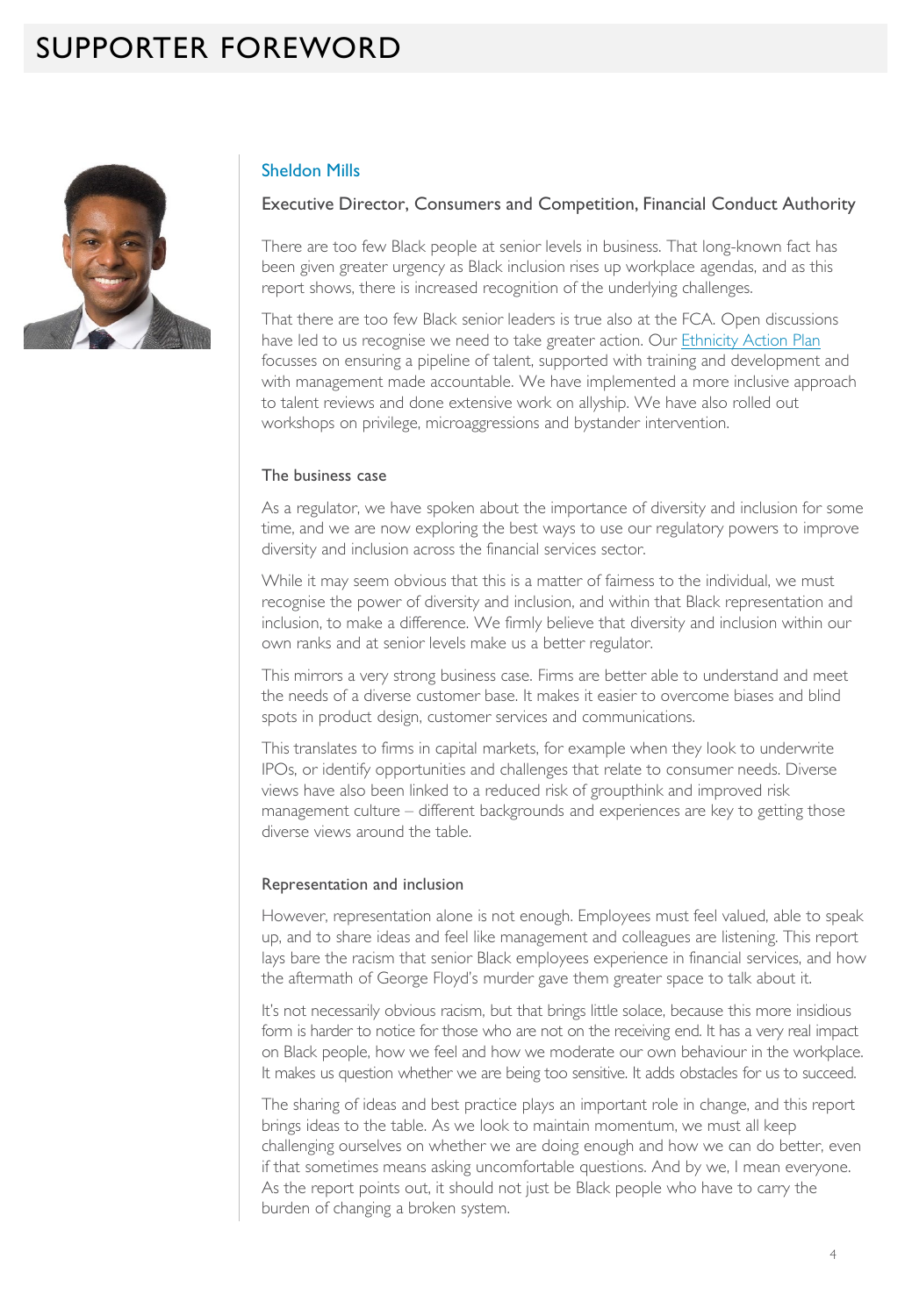### SPONSOR FOREWORDS



#### Nick Ring, Chief Executive Officer, EMEA, Columbia Threadneedle Investments

We are very pleased to support this new research which provides clear and valuable insights into the experiences and barriers faced by Black employees in our industry as they progress through their careers.

Columbia Threadneedle Investments is committed to being a diverse organisation. We serve millions of customers around the world, managing money for a range of unique and diverse people. That's why we believe it is important to build a leadership team and workforce that reflects the customers we serve.

As active investment managers, we know that diverse points of view reduce groupthink and result in better debate and investment decision making. To better understand the companies in which we invest, their own marketplace and customer base, we believe diversity of perspectives is critical.

As we continue to take action as a firm to help Black employees progress in their careers and improve Black representation at all levels, the experiences of our Black colleagues, such as those shared in this report, will have a meaningful impact. More broadly we want to see support for the career progress of Black employees across our industry.

Thank you to New Financial for this insightful report. Our ultimate aim is to drive change and to accelerate Black inclusion, and this research will aid our roadmap to a more diverse employee population, enriching our ability to manage investments, operate our business and serve our customers successfully.

#### Doug Peterson, President and Chief Executive Officer, S&P Global

One of the defining outcomes of the global Covid 19 pandemic will be the collective effort to correct the effect of racial inequality in the workplace. As the financial services industry sits on the verge of a transformation in the way it considers environmental, social and governance (ESG) data as essential factors in the investment process, this introductory examination of racial diversity and inclusion in the UK financial services sector from New Financial is both timely and necessary.

The anecdotes and recollections shared throughout this report serve as a reminder that fostering diversity within our business isn't simply a game of numbers. As a data and analytics provider, S&P Global excels at identifying the most salient numbers to measure progress on diversity. For true inclusion to happen, however, we need the types of qualitative insight this report derives from lived experiences.

Through personal accounts, New Financial's research identifies some of the key barriers senior Black executives have faced while progressing in their careers and suggests ways to reduce or eliminate these barriers for future generations.

Diversity requires quantifiable representation, and that type of data is invaluable. Inclusion, however, requires a more nuanced and subtle set of measures that are harder to reduce to a spreadsheet. I am grateful to the contributors to this report for their effort to broaden that level of understanding, and I am confident that careful readers of this compilation will come to similar conclusions. The recollections at the core of this report reflect a human depth that is hard to perceive from numbers alone.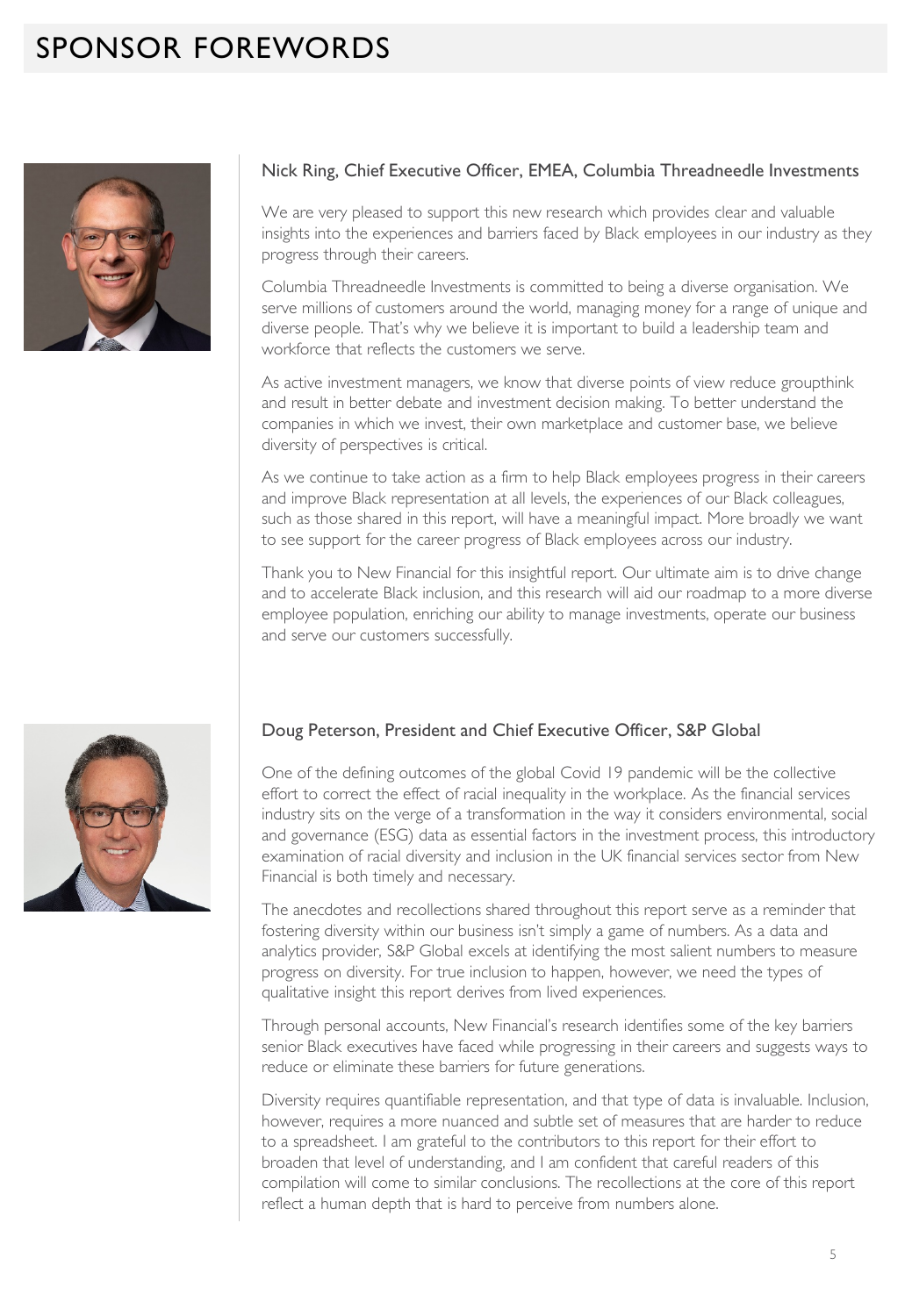#### Highlights of the report

• A catalyst for conversation: The murder of George Floyd in May 2020 marked a step change in discussions on race across the financial services industry. In a matter of days, conversations that had previously been personal, between Black people, at home with friends and family, suddenly shifted to Black people talking to everyone, at work, including senior White leadership.

• Growing corporate awareness: While just over half of our sample of more than 50 financial services firms made some kind of public statement within the following two months, only a quarter committed to action, largely led from the US, indicating the unease of the UK corporate conversation on race. UK leaders were shocked by the stories they were hearing from Black colleagues, and few realised the scope of what needed to be done to make changes.

• The burden of the D&I workload: Black employees, particularly the few Black leaders, were called on to lead the corporate response, effectively taking on a second job. While they were willing to contribute, and benefitted from raising both their own profile and that of the Black inclusion agenda with senior leadership, the work was exhausting and the exposure was not without risk.

• A continuum of racism: Two-thirds of interviewees said they had experienced racism at work and for most, the incidents were subtle rather than egregious. The backdrop of casual racism, implicit and systemic bias create and perpetuate a workplace where Black colleagues struggle to thrive, and have to spend time and energy adapting rather than just getting on with work.

• Barriers to progression: The main thematic barriers to progression include striving to fit in, the consequences of the lack of representation of Black people and not knowing the unwritten rules to get ahead. The way these barriers overlap and compound each other make them uniquely challenging to Black employees in financial services.

• Call to action: Our analysis identifies five priority areas for action: improving workforce data on race and ethnicity; sponsorship programmes targeting Black talent; active support for Black role models; pushing for a continued and more confident conversation on race that doesn't rely so heavily on Black colleagues; and increasing transparency on career progression with more objective criteria on hiring and promotion processes.

• Data is the chicken and the egg: A lack of consistent data around race and ethnicity has stalled action, but there are progressive firms that are working around inconsistent regional definitions and jurisdictional hurdles, building trust with employees to share their personal information, and using data to set targets and voluntarily publish ethnicity pay gaps.

• Taking notes from the gender agenda: Companies are learning from what they have seen work well to increase female representation and are applying similar approaches to actions and governance frameworks to drive change.

• What success looks like: Key indicators of success that measures to drive Black inclusion are working include: rising representation, Black colleagues reporting an increased sense of belonging, high quality data that can hold leaders to account – and, ultimately, whether we are still having the same conversation in five years' time.

*"This report lays bare the racism that senior Black employees experience in financial services, and how the aftermath of George Floyd's murder gave them space to talk about it."* Sheldon Mills, Financial Conduct Authority

*"This is a catalyst for change, not just to share experiences (we've done that before) but to make change – evidence why it is important and necessary, and what positive impact that change can make."* Black woman, UK firm

*"The idea that race is a societal problem and not an industry problem allows the industry to escape culpability. For me, the lack of progression is everything to do with the industry and not to do with society."* Black man, global firm

*"May 2020 brought us face to face with failure. Our sector doesn't like to talk about failure, it's far easier to talk about relative success. The sector has comprehensively failed, particularly around Black inclusion."* Asian C-Suite member, global firm

*"The majority don't understand why they don't want to promote Black people in the workplace."* Black man, global firm

*"It doesn't matter that I am educated and wealthy - taxis don't stop for Black men late at night."*  Black man, global firm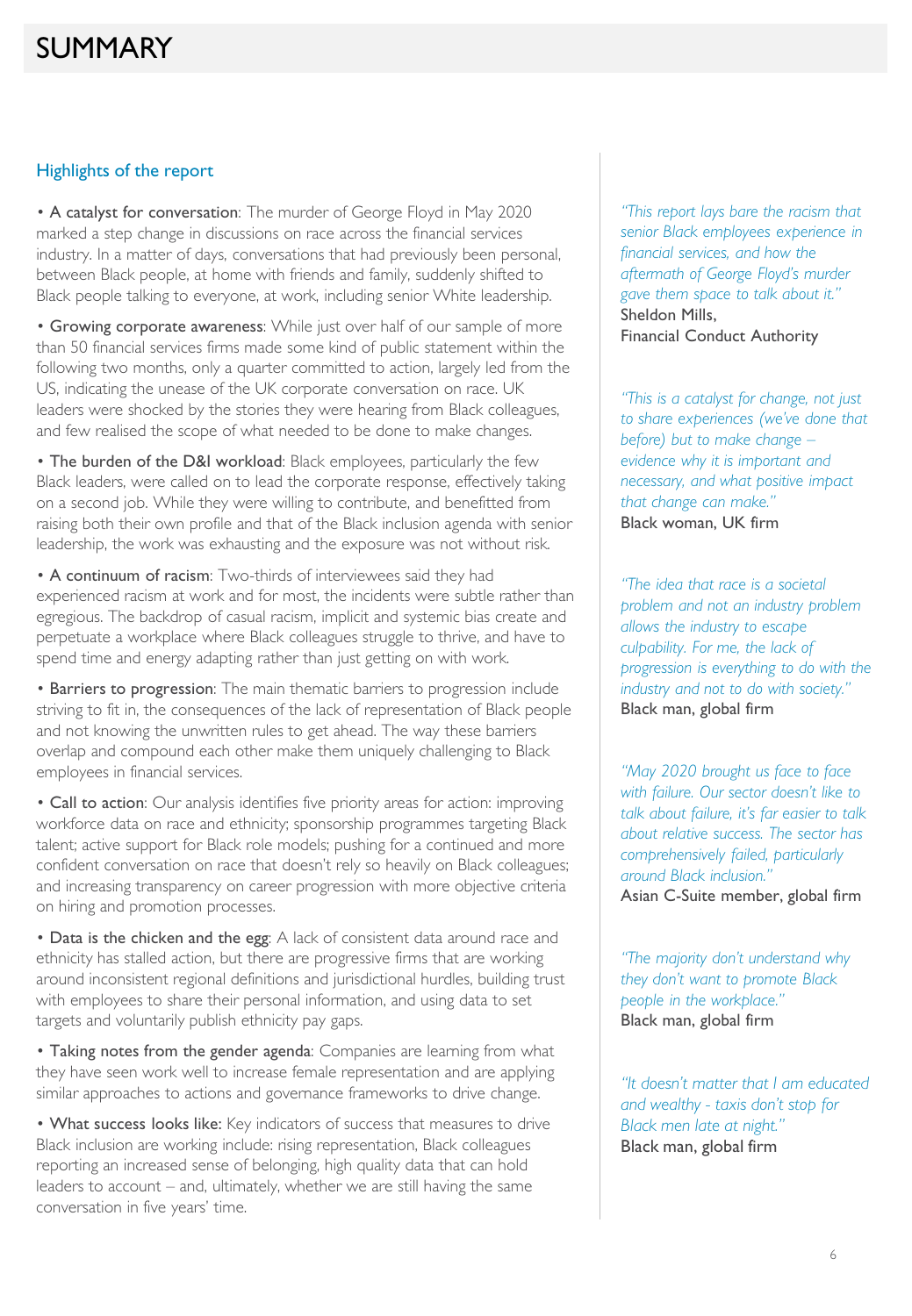### SETTING THE SCENE

#### Stakeholder pressure is building

Calls for greater workforce diversity from all directions – government, regulators, policymakers, investors, clients, customers and society – have been growing louder and clearer in recent years. The main focus has been on improving female representation in decision-making roles, with sporadic and piecemeal efforts on ethnic diversity, and even less attention on Black inclusion specifically.

Then came the Covid 19 pandemic, starkly exposing racial inequality and inequity – for example, research has shown Black, Asian and minority ethnic groups in the UK are more vulnerable [to Covid and people from Black and Asian backgrounds have the highest Covid](https://www.ifs.org.uk/inequality/chapter/are-some-ethnic-groups-more-vulnerable-to-COVID-19-than-others/) [mortality rates. Against the backdrop of Covid lockdowns, the brutal murder of George](https://assets.publishing.service.gov.uk/government/uploads/system/uploads/attachment_data/file/908434/Disparities_in_the_risk_and_outcomes_of_COVID_August_2020_update.pdf)  Floyd by police in the US sent shockwaves across the world, and propelled racial diversity up the diversity agenda – particularly Black inclusion.

These events have transformed the context and urgency regarding race inclusion for all stakeholders, with organisations under more pressure than ever to make meaningful changes as part of retaining their social license to operate. For example, the UK's Confederation of British Industry launched its [Change the Race Ratio](https://changetheraceratio.com/) campaign in October 2020 to encourage companies to increase racial and ethnic diversity on boards and in senior leadership roles. Below we discuss how stakeholder pressure is increasing for the financial services industry in particular.

#### • Government

The UK government has been sending mixed messages over its stance on ethnic diversity in the workplace. Progress against two government-backed reviews ([McGregor-Smith](https://assets.publishing.service.gov.uk/government/uploads/system/uploads/attachment_data/file/594336/race-in-workplace-mcgregor-smith-review.pdf) and [Parker\)](https://assets.ey.com/content/dam/ey-sites/ey-com/en_uk/news/2020/02/ey-parker-review-2020-report-final.pdf) has been slow. The 2018 consultation on ethnicity pay gap reporting provided a golden opportunity to create standards for data collection, but no legislation has emerged. And the findings of last month's [report](https://assets.publishing.service.gov.uk/government/uploads/system/uploads/attachment_data/file/974507/20210331_-_CRED_Report_-_FINAL_-_Web_Accessible.pdf) from the Commission on Race and Ethnic Disparities do not correspond with previous government reviews or the wider research cannon (including this report).

But there are also positive signals. Speaking at New Financial's HM Treasury Women in Finance Charter [event in June 2020](https://newfinancial.org/wp-content/uploads/2020/07/Discussion_summary_Women_in_Finance_Charter_Event_June2020.pdf), Treasury representatives said they saw Covid as an opportunity to press ahead with diversity, and for the Charter to widen its focus beyond women. In 2020, for the first time, signatories provided data on other under represented groups, and the [Charter Annual Review](https://assets.publishing.service.gov.uk/government/uploads/system/uploads/attachment_data/file/969905/HM_TREASURY_WOMEN_IN_FINANCE_ANNUAL_REVIEW_2020.pdf) found half of signatories collect data on ethnicity.

In December 2020, the government [announced](https://www.gov.uk/government/news/fight-for-fairness-speech-to-set-out-governments-new-approach-to-equality) the launch of a new Equality Hub that will bring together the Disability Unit, the Government Equalities Office, the Race Disparity Unit and the Social Mobility Commission. In addition to race, sex, disability and religion, it will now also look at issues around geography, community and socio-economic background. In January, City of London Corporation voted to [remove statues](https://news.cityoflondon.gov.uk/slavery-statues-in-city-of-london-to-be-removed/) of figures with links to the slave trade from its historic Guildhall headquarters.

Race is an intensely debated political issue, and influences the setting in which the financial services industry is trying to get to grips with Black inclusion. Much of the discussion is on education as a route to success, which in turn fuels the corporate focus on outreach and entry level jobs rather than lack of progression.

#### Where are we now?

When it comes to Black colleagues in financial services or leadership roles, there isn't much data. Race and ethnicity definitions are complex, differ by region, and require self-reporting – all issues that have constrained corporate data collection exercises. What numbers there are paint a [bleak picture. The latest](https://www.green-park.co.uk/insights/green-park-business-leaders-index-britain-s-top-firms-failing-black-leaders/s228945/)  figures from recruitment firm Green Park show no FTSE 100 companies have a Black chair, chief executive or chief financial officer; [headhunter](https://www.fnlondon.com/articles/revealed-the-stark-lack-of-senior-black-dealmakers-in-the-city-20200720) data of the top 650 UK investment bankers found just three Black dealmakers; and during New Financial's own 2018 research [on diversity](https://newfinancial.org/wp-content/uploads/2018/09/2018.09-Diversity-in-Portfolio-Management-report-New-Financial.pdf) in portfolio management we came across just 12 Black fund managers in London.

*"There were times when I used to wander around Cheapside [in the City of London] and I wouldn't see a single Black face. When I did, I would nod and acknowledge them."* Black man, UK firm

*"This needs to be driven by government, by regulation, legislation. Ultimately, we have made as much noise as we can make. No one wants to give up power easily."* Black man, UK firm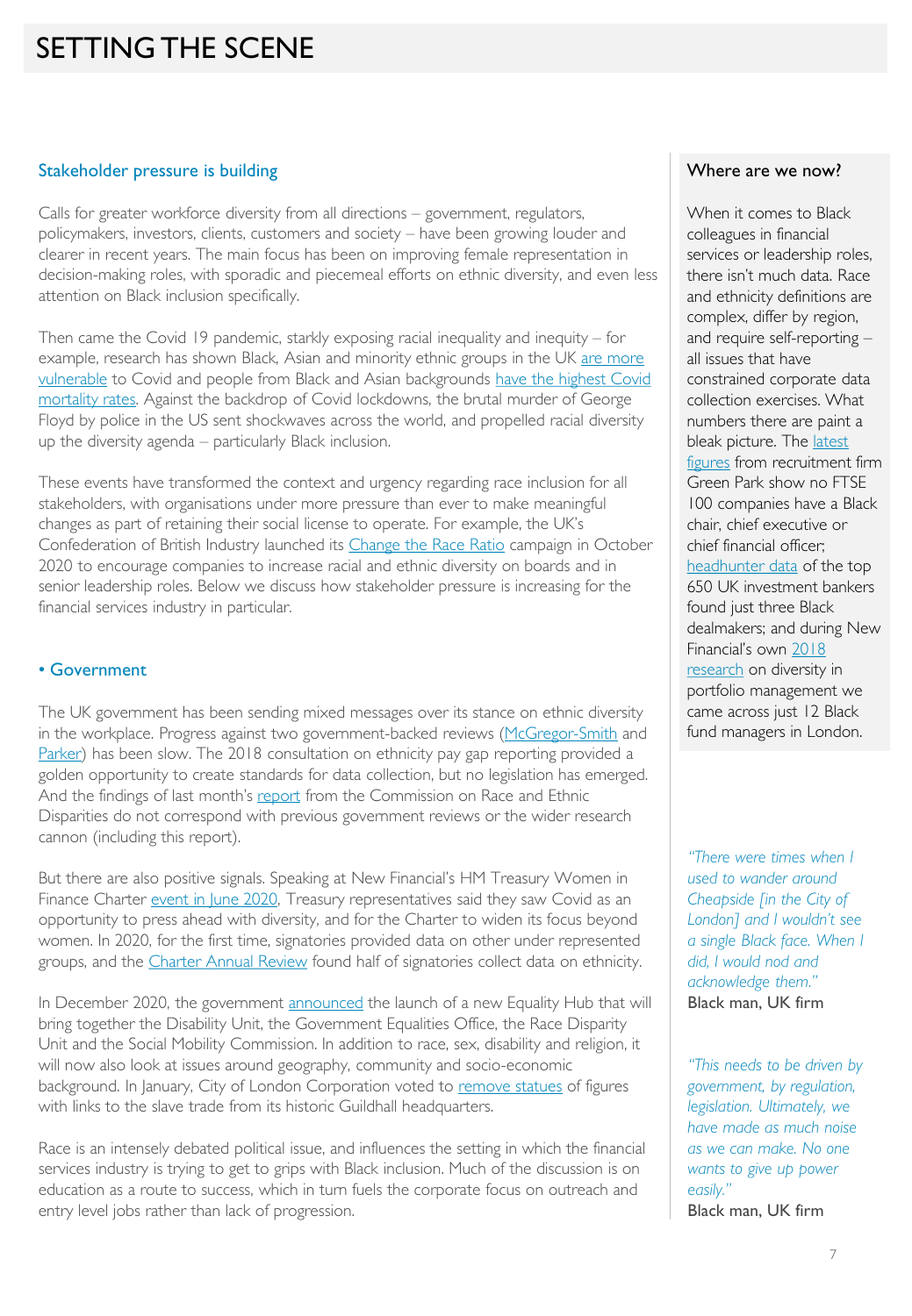### SETTING THE SCENE (continued)

#### • Regulators

The UK's Financial Conduct Authority increasingly and explicitly expects regulated firms to take diversity and inclusion in the workplace more seriously. It believes a lack of diversity at the top raises questions about firms' abilities to understand the different communities they serve, and their different needs.

The FCA's [Financial Lives](https://www.fca.org.uk/publications/research/financial-lives-2020-survey-impact-coronavirus) research from February 2021 shows Black, Asian and ethnic minority adults are disproportionately represented among the growing number of vulnerable consumers, and so at greater risk of financial harm. In its February [guidance](https://www.fca.org.uk/publication/finalised-guidance/fg21-1.pdf) on vulnerability, the FCA said that firms needed to understand and respond to customer needs through product design, flexible consumer service and communications. Nikhil Rathi, the new CEO of the FCA, spoke forcefully at New Financial's Women in Finance Charter event in March 2021 on [why D&I are regulatory issues,](https://www.fca.org.uk/news/speeches/why-diversity-and-inclusion-are-regulatory-issues) and said he would like to add a sixth conduct question: "Is your management team diverse enough to provide adequate challenge and do you create the right environment in which people of all backgrounds can speak up?"

There has also been a marked increase in the Bank of England's focus on the importance of diversity. In [June 2020](https://www.bankofengland.co.uk/news/2020/june/statement-in-relation-to-the-banks-historical-links-to-the-slave-trade), the Bank issued a statement regarding the "inexcusable connections" of some former governors and directors with the slave trade and has removed their images from public display. Both the Bank and the FCA have targets for Black, Asian and minority ethnic representation and publish ethnicity pay gaps. The Prudential Regulatory Authority and the FCA are working together on a joint approach to D&I for financial services firms. Clearly culture, diversity and inclusion – and specifically race and ethnicity – are high on the regulatory agenda.

#### • Investors

Investor demand for environmental, social and governance (ESG) data, including diversity data, has rocketed since the onset of the pandemic, early signs of far closer scrutiny of human capital management. There are indications that race is beginning to feature in the ESG space, particularly in relation to corporate social responsibility engagement .

Asset managers themselves are increasingly being challenged on their own diversity by clients and investment consultants (indeed, we had more willing and active participation from buyside firms with this research than with the sellside). Firms are having to improve their ability to provide diversity data and to evidence the culture, composition and decision-making processes of investment teams. The view that diversity is a means of avoiding groupthink and reducing risk in portfolio construction is growing, and some firms have introduced women- and minority-owned filters to databases. And over time, this will lead to a knock-on impact for the rest of the financial services industry.

#### • Society – customers and employees

Clients and employees are asking more granular questions in relation to diversity credentials, and social media offers a very public platform to expose diversity-related corporate blunders. Employees are expecting more and watching carefully to see if firms will make good on the promises they made in 2020. There is significant risk attached to making mistakes, and that risk is increasingly quantifiable.

There is also a gap between the next generation of workers and incumbent leaders in terms of how they value issues such as climate change, mental health and equality. If leaders don't get on board, they risk their organisations being perceived by their potential future workforce as out of touch and failing to run their businesses in a sustainable manner.

*"Large institutional investors are forcing the companies they invest in to have more meaningful representation through robust inclusion reporting. This is a trend that is growing and not going away."*  Black man, global firm

*"My clients are now taking [Black inclusion] seriously as well, so I've ended being a subject-matter expert for something that my clients really need to know and understand. That is a very interesting outcome."* Black man, global firm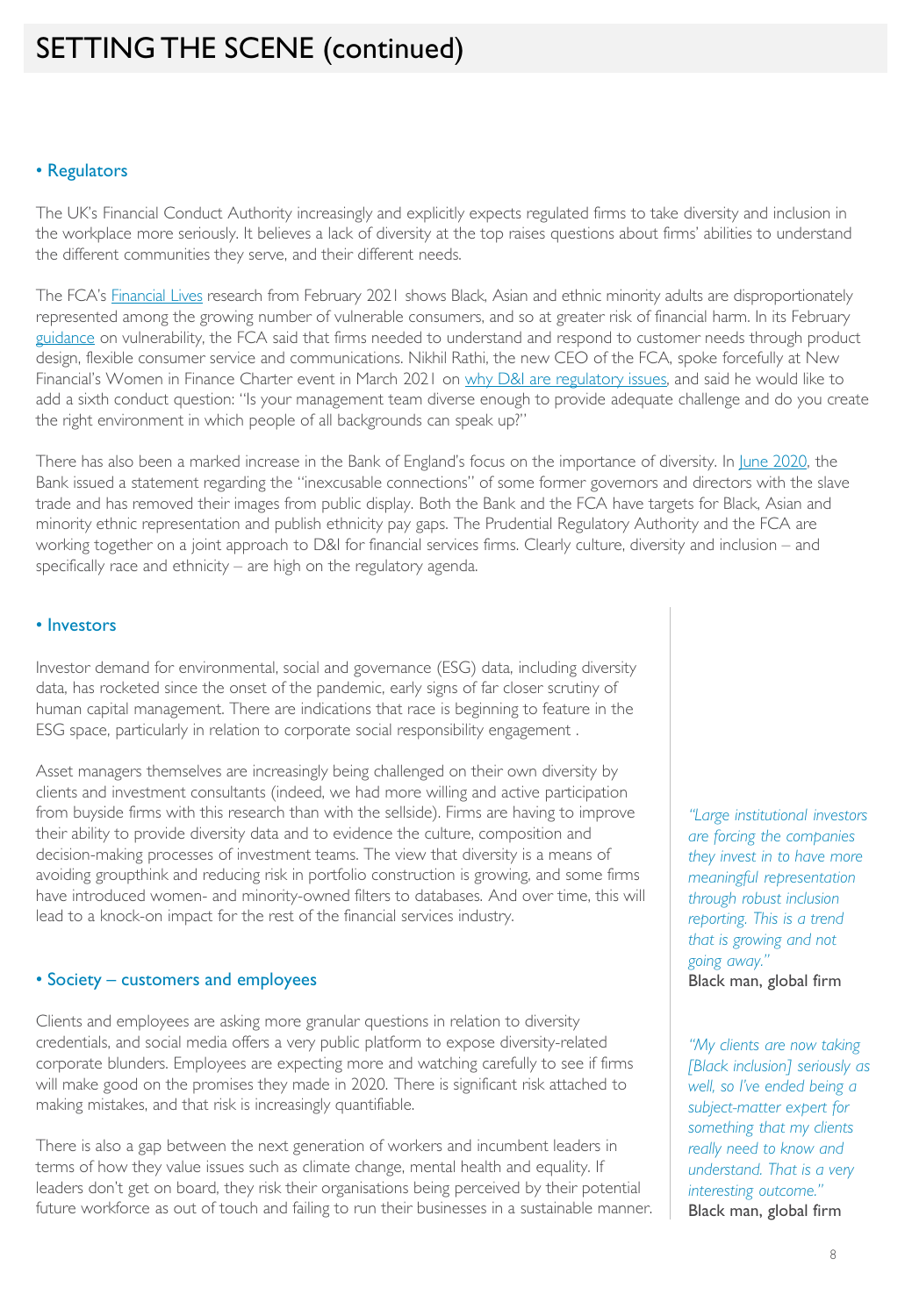### GEORGE FLOYD: A CATALYST FOR CONVERSATION

#### Interviewees' reactions

George Floyd's murder, against the backdrop of Covid, catalysed a different conversation on race. We asked interviewees about their personal reactions to his death, the rise of the Black Lives Matter movement and the surge of news that followed. The overarching response was feeling horrified and sad, but not surprised, as too many Black people had died in similar circumstances before (and since, including this month Daunte Wright, shot dead by police not far from where George Floyd died). Emotions ran high, and while some felt very lonely, most felt a need to connect, and interviewees were inundated by emails and messages from family and friends.

The constant news coverage – coupled with everyone being stuck at home due to Covid lockdowns – prompted introspection and surfaced past experiences, to the point where even the most stoic were forced to reflect on incidents in their own lives that they had not allowed themselves to dwell on. Several turned to their personal social media outlets to share their thoughts and feelings, and were deluged with comments and shares. The conversations unlocked more emotions, and everyone said it was an exhausting period.

From Black to White: What did surprise interviewees was the level of shock and outrage from people who weren't Black. Discussions that had always between Black people now involved everyone.

Several interviewees said the incident of Amy Cooper in Central Park (where Amy Cooper, a White woman, called the police after Christian Cooper, a Black man, asked her to leash her dog) hit closer to home, as it was more representative of the European experience of racism. And the fact that Amy Cooper herself worked in financial services made it more salient.

From personal to professional: For most interviewees, particularly those who were previously less involved with the diversity and inclusion agenda at their companies, May 2020 marked the first time conversations they were accustomed to having at home and with friends and family were openly discussed at work – for example, Black male colleagues being asked if they had been stopped by police (and invariably they had).

Race and racism went from being a taboo subject to omnipresent in a matter of days. This increased visibility at work was draining and confusing for many. Some felt exposed by gaining notoriety for their lived experience as a Black person rather than their work, anxiously gauging what they should or should not say. Others felt obligated or even "a bit used" in having to answer questions from well-meaning non-Black colleagues, particularly "lazy" questions such as "explain Black Lives Matter to me". While there was tentative optimism that this could be a watershed moment, no one wanted to get their hopes up.

*"I think now is marginally different. There are more open conversations, more levels in the discussion.*  Black woman, UK firm

*"I'm in a mixed-race relationship so I was very sensitive to the reaction from both sides of my family."* Black man, UK firm

*"I had a sense of injustice, anger, sadness – but not surprise."* Black woman, UK firm

*"I had to confront how many times I had made excuses for things that were said to me, done to me, how I was excused, eliminated, not included on my path to become more successful."* Black man, US firm

*"I am exhausted. The questions always come to me. I do feel that I have to do this, for me, my grandson, all those people out there, if I can make their journey a bit easier."* Black woman, global firm

*"A lot of feelings and experiences that I had supressed came to the surface. I started talking to people, sharing and connecting, including senior Black professionals I had never spoken to before. There was a collective grief."* Black man, UK firm

*"My friends were shocked that [I had suffered police brutality]. My corporate title and the size of my AUM cannot protect me from the police, who treated me as just another Black man."*  Black man, global firm

*"I not only had to relive my personal experiences I had to support junior staff. It took a huge mental and emotional toll. I was close to burnout."* Black man, UK firm

*"The one thing that 2020 really showed me was that most people are not as 'woke' as they think they are."* Black woman, UK firm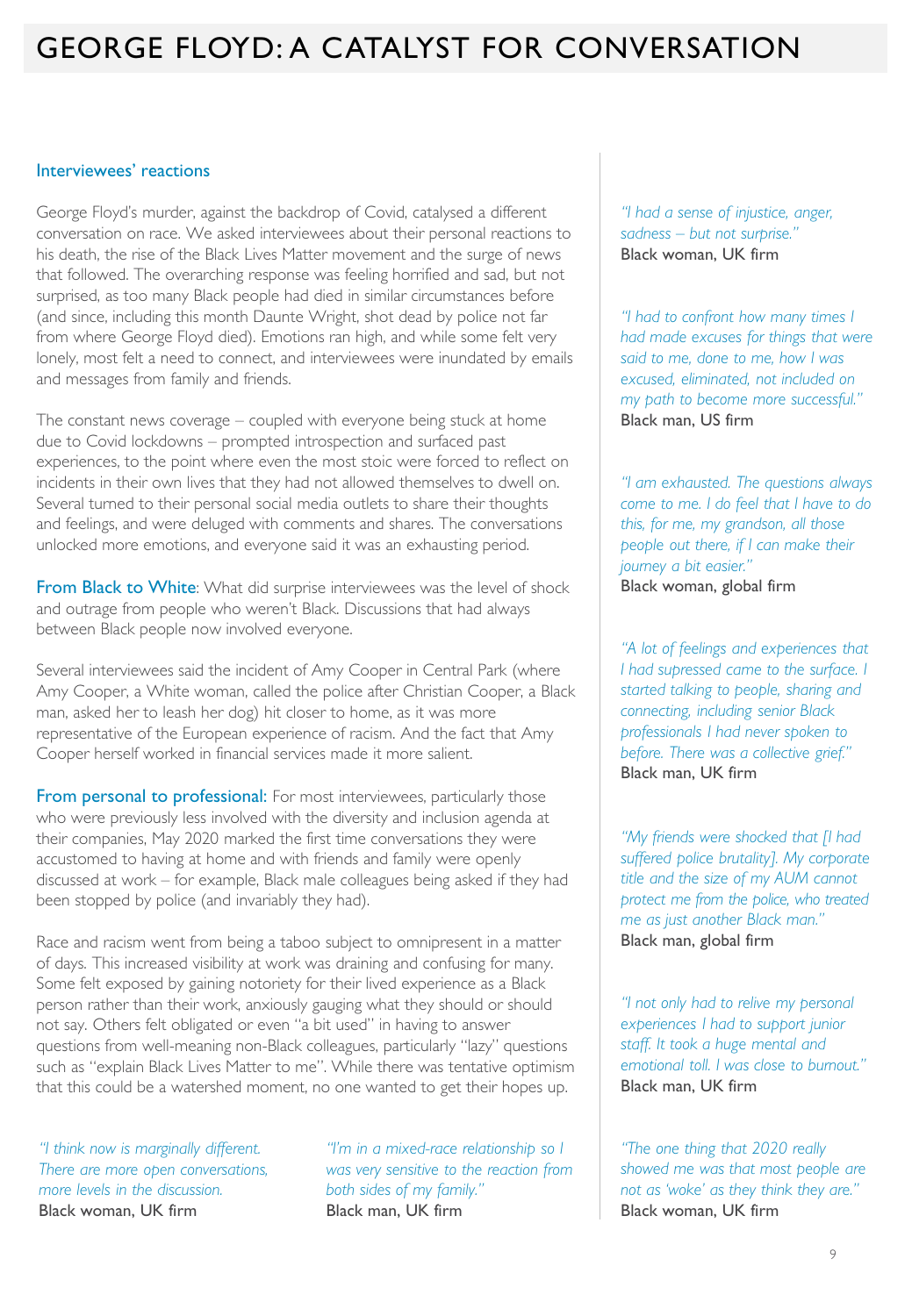### GEORGE FLOYD: CORPORATE RESPONSE

#### How companies reacted

In addition to the personal responses of our interviewees, we wanted to gauge how financial services companies and their (largely White) senior leadership reacted in the aftermath of George Floyd's death, as an indicator of confidence and willingness to both talk about race and take action. We looked at public statements, corporate websites and social media for a sample of more than 50 financial services firms with a significant presence in the UK.

More than half of the companies in our sample made some kind of public response – a mixture of social media posts, statements from the CEO and/or the board, and corporate messages. The nature of the content of responses varied, with most focused on condemning incidents of violent racism and/or expressing sadness and sympathy, while some published statements from Black employees talking about their experiences. There was a noticeably US focus, perhaps reflecting how racism is viewed differently in the UK, as well as nervousness around speaking publicly on race. Many interviewees who had been involved with their company's public statement said it was a big job.

• Actions: Only a quarter of the responses in the sample announced specific actions the company was taking, either internally to improve representation of Black people in its own workforce (e.g. HSBC announced [plans](https://www.hsbc.com/news-and-media/hsbc-news/hsbc-sets-out-race-commitments) to double the proportion of Black staff in senior roles by 2025) or externally to support Black communities, or both. Outreach commitments were a mixture of donations to community causes (e.g. Morgan Stanley [pledged](https://londoncf.org.uk/blog/grant-morgan-stanley-to-support-coronavirus-relief-effort) £400,000 to a London-based charity, S&P Global increased [contributions](https://www.spglobal.com/en/foundation) to non-profit organisations that support equity and racial justice), and, in the US, business-led economic development of ethnic minority communities, for example through lending programmes to minority-owned businesses (e.g. [JP Morgan](https://www.jpmorganchase.com/impact/real-change-right-now) and [Citi\)](https://www.citigroup.com/citi/news/2020/200923a.htm). The [biggest financial commitment came from Bank of America, which promised](https://newsroom.bankofamerica.com/press-releases/bank-america-announces-four-year-1-billion-commitment-supporting-economic)  **\$1billion** over four years to a variety of community programmes.

• CEO response: A third of our sample published a statement from the CEO. The language expressed sorrow and anger, but also a sense of urgency to improve the situation. A few set out actions (e.g. Refinitiv's CEO David Craig [committed](https://www.linkedin.com/pulse/were-creating-more-racially-balanced-refinitiv-david-craig/) to a goal of a quarter of senior leadership to be people of colour by 2024).

• Engagement on social media: Companies used social media accounts to reinforce their statements and actions, and to engage with a larger audience on related topics such as #BlackLivesMatter and to commemorate Juneteenth. Two-thirds of our sample published posts to show solidarity with Black colleagues and/or Black communities.

Black employees also posted from their personal social media accounts and wrote, many for the first time, about their experiences of racism. The personal accounts were by far the most powerful and created the most engagement – e.g. BlackRock's Gavin Lewis, a co-founder of [#TalkAboutBlack,](https://diversityproject.com/resource/talkaboutblack-overview) wrote a post on LinkedIn for the [#IAM campaign,](https://www.linkedin.com/posts/gavin-lewis-19b0664_iam-talkaboutblack-diversityproject-activity-6673887222934065152-KHKy) which asked allies to describe themselves in three words and became a focal point for the UK asset management industry to show solidarity. BlackRock then [tweeted](https://twitter.com/BlackRock_UK/status/1268128795531325441) about Lewis's post.

#### Reactions from the C-Suite

New Financial hosted a roundtable event with more than 10 members of the C-Suite from a range of financial services companies to discuss their response and actions. Attendees said their initial reaction was feeling firstly appalled by George Floyd's death and what it had come to symbolise, and equally humbled by the outpouring of emotion from their Black colleagues.

Their focus soon shifted to how their organisations should respond and the depth of the work that needed to be done to improve Black inclusion.

Attendees from global firms noted the different response between US and UK offices, in both the speed, nature and level of commitment to action.

*"I didn't make a link with [my company] at first. But then a colleague wrote a blog that unleashed a wave of emotion. Reading the comments, I had three emotional responses – firstly I was appalled that people felt like that, secondly relief that people were talking about it, but thirdly, I felt ashamed that we had got complacent."* White non-exec director, UK firm

*"The US response was immediate – [donations and] a focus on recruiting from universities that have a high percentage of Black Americans. In the UK, we are in a different position. We need the same actions here."* White UK CEO, US firm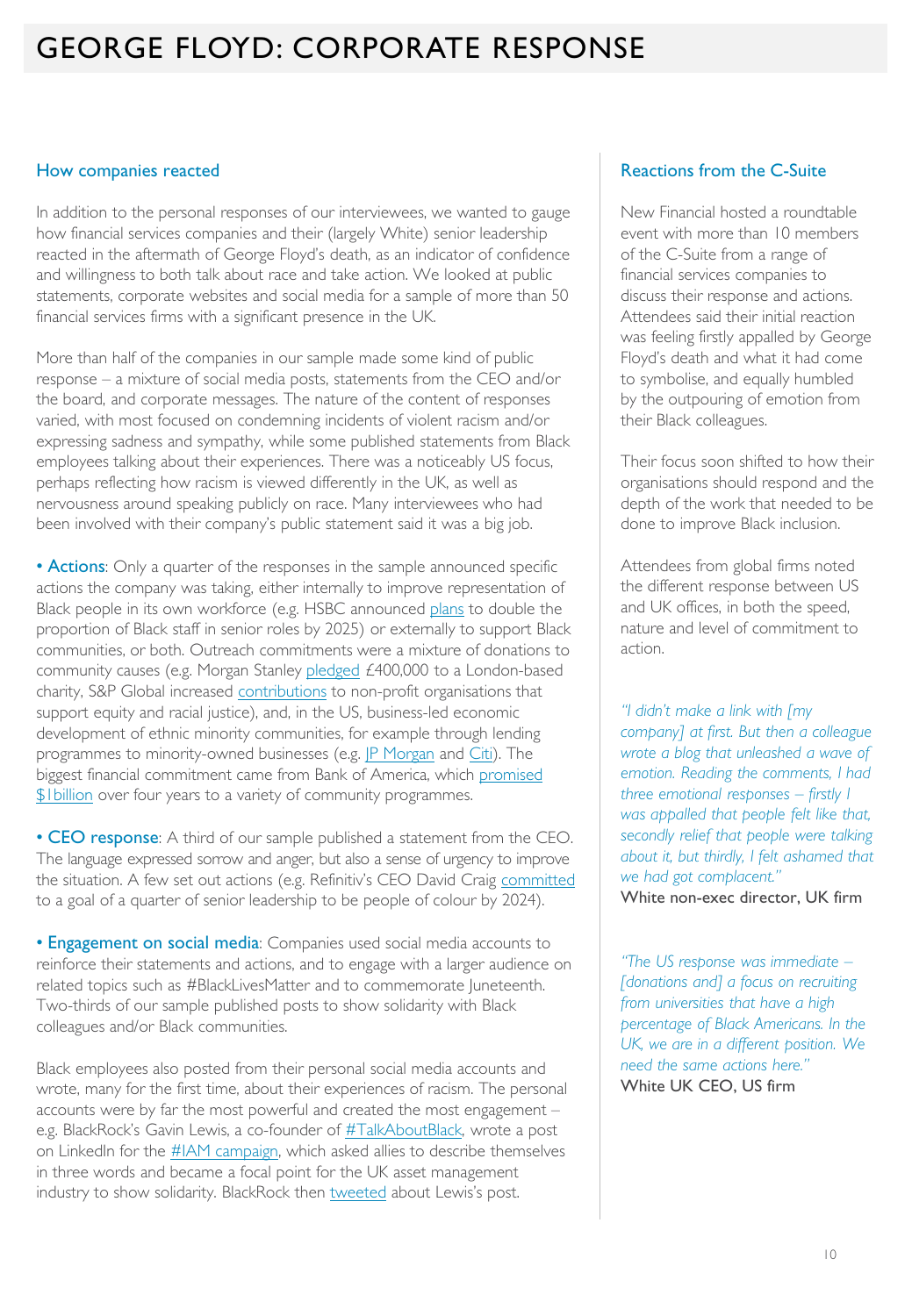### RAISING THE PROFILE OF BLACK INCLUSION

#### The pros and cons of Black leaders taking on D&I work

Many of the interviewees had been involved in diversity and inclusion before the murder of George Floyd, but for nearly all of them, the D&I workload increased dramatically after May 2020 and is still elevated.

A common corporate reaction to the unprecedented news flow was for leadership to turn to their most senior Black staff (who, at many firms, are still relatively junior) to not just advise on but front their company's response. All the interviewees were asked to speak at listening sessions and/or join panels. Some wrote blogs, did media interviews or hosted discussions, and others took calls from their CEO, or were invited to put together working groups and present solutions. Many ended up front and centre of company conversations around race.

Although most interviewees were willing to do it, and felt a strong sense of duty to contribute, we repeatedly heard that D&I work rapidly became a second job. There was little or no let-up in their day jobs, no additional time, resource or compensation, and a lack of clarity of how the work would be taken forward by their firms.

A recurrent theme interviewees mentioned was the burden of being the go-to about race, seen almost as a spokesperson for all Black people. Some felt an element of exploitation, but with so few Black employees with any seniority, and faced with an unprecedented situation, they had to step up. Others felt the strain of being a therapist having to balance different perspectives – while the younger generation wanted strong words and actions, the older generation was more seasoned, and sought empathy and acknowledgement.

While some interviewees recognised the benefits of their D&I work raising their profile with senior leadership, such exposure is not risk free. Some feared their involvement would be viewed as self-serving, several felt conflicted by their instinct to just keep their head down, others were concerned that their contribution would not lead to material change or were frustrated that non-Black leaders were not doing the work themselves.

Despite these challenges, a significant number of interviewees felt inspired and empowered to speak up and speak more freely. Some felt their increased visibility would create a reference point for future action, insulate them from undue pushback, and put the ball firmly into the court of leadership to go ahead and do what they said they were going to do.

*"Until this year I had no confidence in speaking out, I had not sensed any real commitment or ownership from senior management to address diversity. I trust [my CEO] so I have been willing to stand up and recognise that I cast a bigger shadow than I do in my own head."* Black man, UK firm

*"As the one senior Black person in the room, you are the one to permission other people to talk about this, you have a responsibility to be involved, whether you want to or not. Everyone looks to you – if it doesn't bother you, why should it bother them?"* Black woman, UK firm

*"I was suddenly pulled into listening sessions, spoke to the CEO. It was draining. Before it was Black people talking to Black people, now it was an issue for everyone – which gave me hope."*

Black man, global firm

*"It was intense, overwhelming, a feeling of responsibility, what you say and don't say, I felt very much under the microscope. All in addition to my day job. I was doing so much diversity work – which isn't sustainable, you don't get paid for that."* Black man, global firm

*"So much that seems obvious to me about racism and systemic racism is not obvious to other people. It takes a lot of energy to have those conversations, explain and convince."* Black woman, US firm

*"I felt really responsible for taking leadership – this is all I've been talking about. It made me question my identity and who I was, in both a work and personal setting."* Black man, UK firm

*"I've had to be very active in saying no to certain things. My boss asked me to lead a conversation about the 'George Floyd thing' and I said: 'No, you have to lead it, I will contribute'."* Black woman, UK firm

*"What has changed is I care less about the reaction than I did before. It's important enough for me now to demand diversity that I am not going to soften my delivery"* Black man, global firm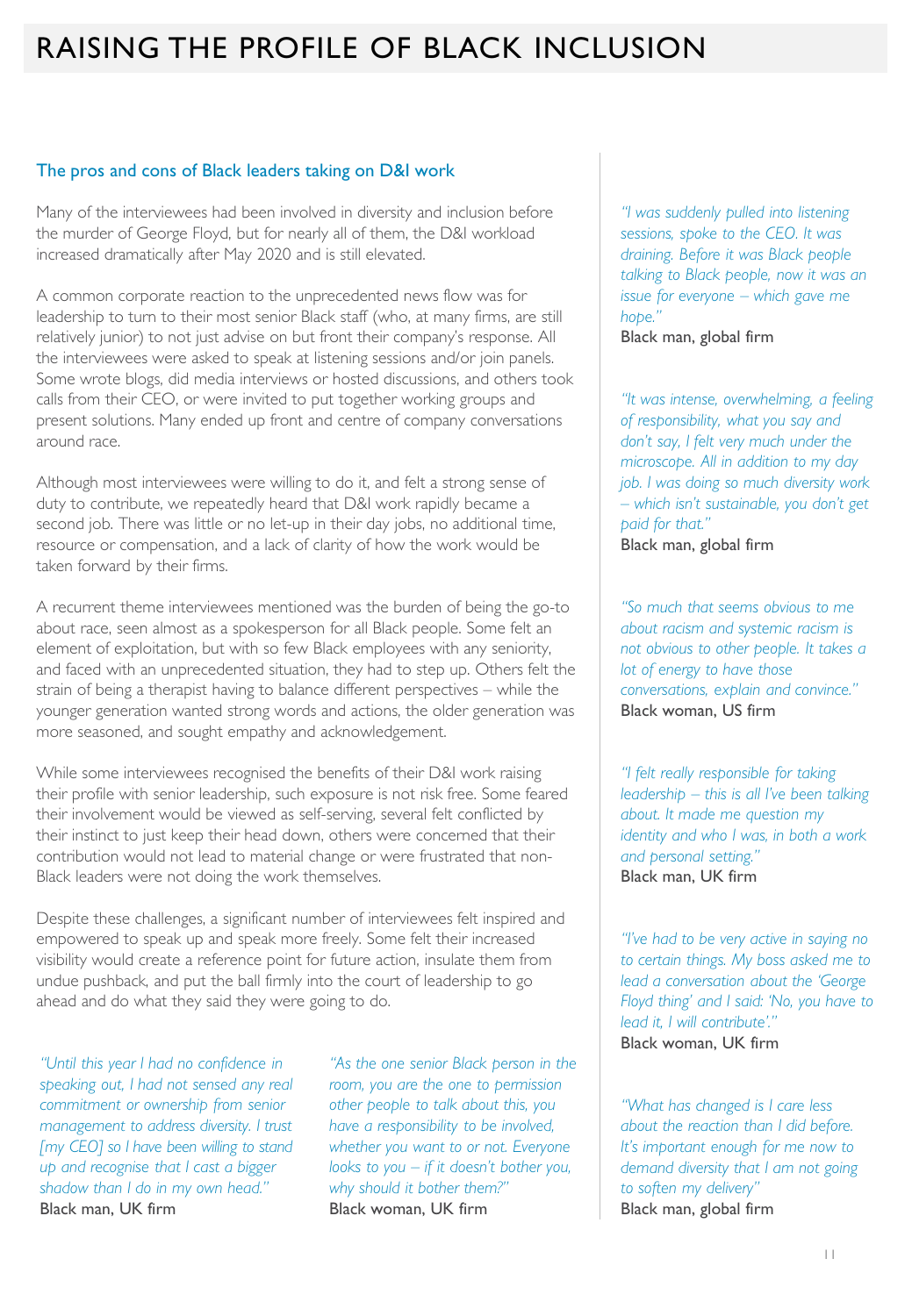### HOW RACISM MANIFESTS AT WORK

#### A continuum of racism

For a long time, companies have not acknowledged that racism exists in the workplace, and maintain the belief that staff progress on merit. But those views are misplaced – racism exists in society of which workplaces are a part, and companies do not hire and promote based purely on merit. A key takeaway from the interviews is the need to improve understanding of what constitutes racism, and how this contributes to creating and perpetuating a workplace where Black colleagues struggle to thrive.

We observed a continuum of racism from casual comments at one end of the spectrum to the use of explicit racial epithets at the other. Two-thirds of the interviewees said they had experienced racism at work, but just a handful of examples were egregious. Subtle racism was far more common.

However, when most non-Black people consider racism, they concentrate on the most blatant extreme, and are satisfied their behaviour is not racist. This focus fails to acknowledge the cumulative impact of "everyday" racism in creating a hostile work environment for Black people. Often referred to as microagression, this background racism occurs frequently, via jokes, throwaway remarks, or even compliments, often without harmful intent. But its prevalence reveals the biases of individuals who reflect and feed biases in processes and systems.

Common examples raised by interviewees include:

- comments like "you weren't what I was expecting", "you didn't sound Black on the phone", "you are so articulate", "you are very well-spoken";
- being mistaken for security, catering or maintenance staff, or IT support;
- conversation being addressed to a more junior White colleague in meetings;
- co-workers restating what a Black colleague has just said;
- being asked to make tea;
- being stared at as there are so few Black people in the office.

More insidious examples include:

- presenting work without crediting a Black contributor;
- an assumption that a Black person is not senior;
- repeatedly confusing two Black colleagues for one another;
- challenging a Black colleague's opinion more than other co-workers;
- mispronouncing or anglicising a person's name.

#### Staying quiet

Where racism and discrimination were acknowledged, interviewees rarely raised it at the time or reported it afterwards. Most did not feel their complaints would be taken seriously, and they tended to deflect with humour or ignore it. Many felt it was difficult to evidence such incidents, and that occurrences are largely written off as being personal between the individuals involved. When they did raise incidents with colleagues, there was a general assumption that the Black person misunderstood what was said or misread the situation. While each separate event may appear minor and can be shrugged off, a sense of injustice, racial trauma and exhaustion accumulates over time.

*"There is an assumption that when you walk into work, you leave everything outside. People are bombarded with negative images all the time, so how do they leave that at the door? The ask is that we all recognise our biases and accept we have to work doubly hard to overcome them. It is not imaginary."*  Black woman, UK firm

*"I have had occasions when I am standing in the lobby of a client, and people come up to me and show me their security pass. I'm dressed in a suit, and the assumption is that I am the security guard."* Black man, global firm

*"I've put forward people for interview and had managers say: 'How can I interview them when I can't pronounce their name?' or 'I can't understand their accent', which to me is racism.*  Black woman, UK firm

*"At times I have asked myself – am I being too Black?"* Black man, UK firm

*"When I escalated [an incident] I was told someone made a racist comment, but they were not racist."* Black man, global firm

*"I don't raise it, because I rise above it, I know what my job is and how to do it. I will deal with things in a professional manner. I won't treat someone unfairly because they might treat me unfairly. I don't want that person to have the satisfaction of having any impact on me."* Black woman, UK firm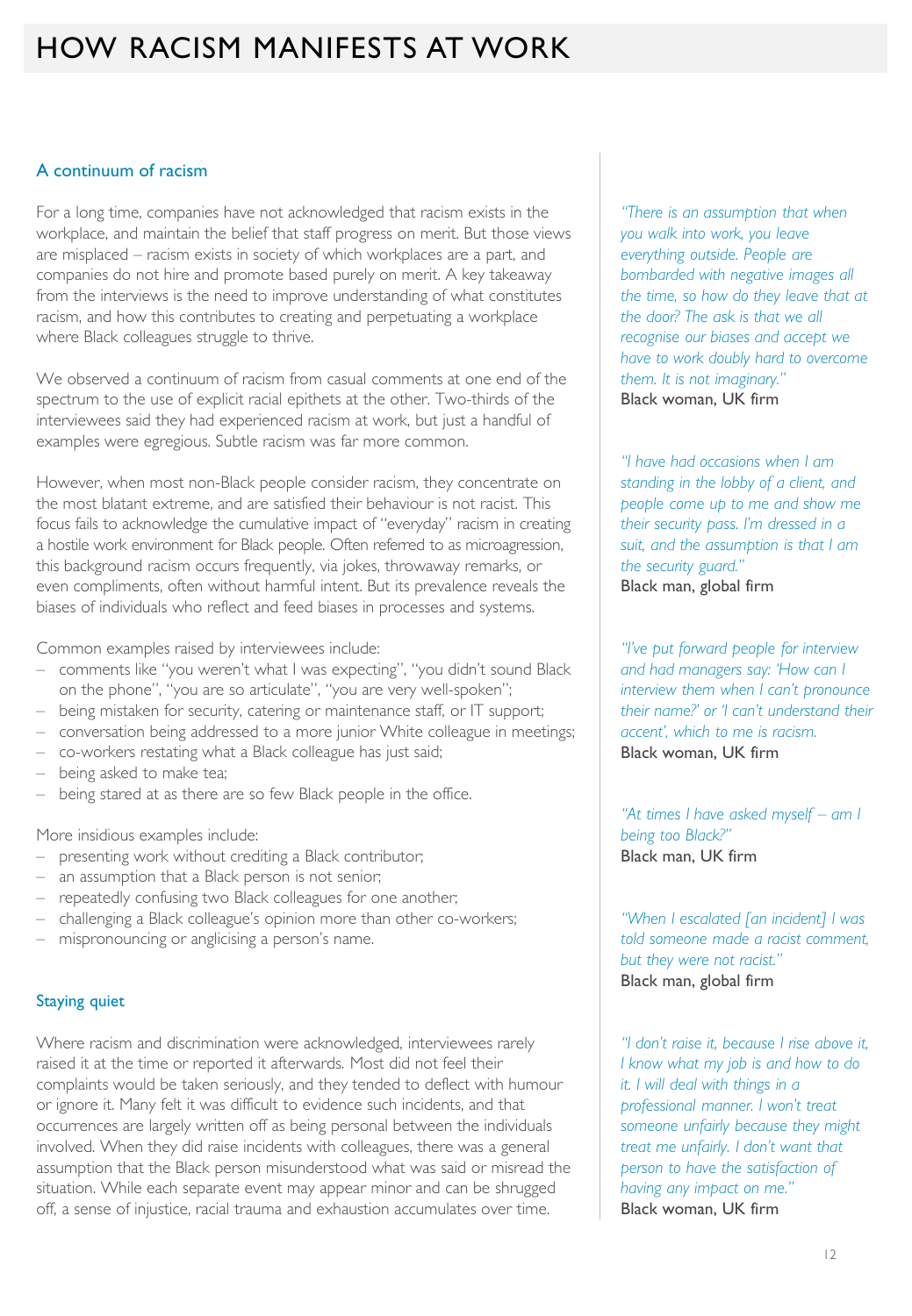#### The impact of hidden biases

A further layer of racism comes from unconscious or implicit biases, which effect what is and, crucially, what is not expected from Black colleagues.

The stereotypes most frequently mentioned by interviewees include Black people as angry, aggressive, threatening, physically imposing and/or athletic, wearing hoodies, being work shy, not being punctual, and generally having low expectations of a Black colleagues' abilities. The impact of these stereotypes is that Black employees consciously and constantly work hard to counteract them.

Common measures interviewees took to protect themselves from stereotypical assumptions include:

- taking particular care to dress and accessorise immaculately;
- presenting a serious and professional demeanour at all times;
- having to overachieve and show their credentials to justify their position;
- never showing a hint of aggression or frustration;
- smiling a lot and being overly nice, particularly around new people;
- hyper-vigilance to co-workers' reactions.

Such actions are often referred to as code-switching, where Black people adapt their behaviour to improve their chances of fitting in. The need to fit in takes a lot of effort initially, but over time interviewees said they got better at presenting their work persona, it took less effort and became part of who they are – often to the detriment of their associations to their own culture and background.

Another aspect of not fitting in is being excluded from the dominant group, or the in-crowd – which matters in the workplace as it is the in-crowd that gets access to networks, sponsors and opportunities that lead to promotion.

#### The feedback loop of systemic bias

Just as racism in the workplace is a product of racism in society, systemic racism is a product of the processes and systems designed and built by a dominant group that perpetuates existing outcomes for hiring and promotion. The result is an overwhelming majority of White men in leadership roles, who value the traits of similar White men for leadership roles. Systemic bias instils wide acceptance that low (or non-existent) Black representation, particularly in senior roles, is justifiable, and impacts of racism are underplayed or discounted.

*"There is always a percentage of my brain allocated to thinking about being a pioneer and challenging stereotypes. Every waking moment of my interaction at work those thoughts are in my mind to fit in. As a result, I have to hide my culture and background."* Black woman, UK firm

*"I can see racism, someone not liking me without knowing me. It's different from someone just being bristly. A White person can use their whole brain to apply to the task at hand, whereas a Black person always has all these other things on their mind too."* Black man, global firm

*"I was once late to a presentation. That pushed back my promotion by six months, an excuse to mark me down."* Black man, global firm

*"I've always had an outsider mentality, from being written off. Some people get beaten down, but I have the attitude: 'I'll show you, you will see'."* Black man, European firm

*"Black people change who they are to fit the model of what others need them to be, so they are not bringing their best whole selves to work. A lot of talent is not recognised because of this."* Black man, UK firm

*"It took me a long time in my career to feel uncomfortable with my physical self. I am a physically imposing Black man. My nature is very agreeable, but I felt I had to actively cultivate my ability to disarm the room."* Black man, global firm

*"The "angry Black woman" trope is too common. What I see as open and honest, or even a serious facial expression, is perceived as aggressive."* Black woman, UK firm

*"The way I deal with it is to try to be the most perfect person. If I raise or challenge someone, it is my fault, I apologise a lot, I smile a lot."* Black man, global firm

*"I get so frustrated by the attitude that Black people must help themselves – it ignores the structural issues. I would not be here if I was not persistent. "* Black man, global firm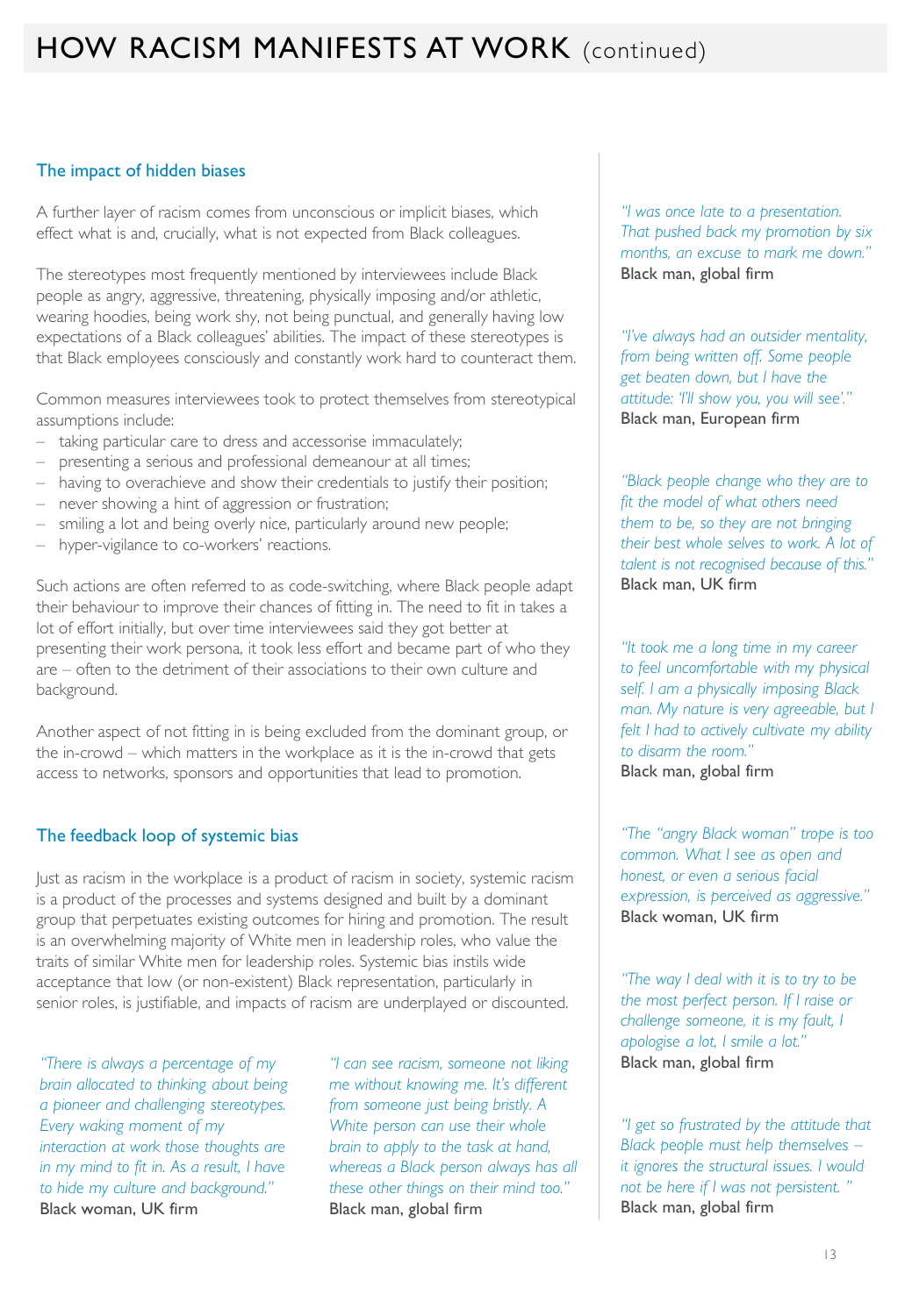### BARRIERS TO PROGRESSION

#### The hurdles Black colleagues face

We asked interviewees about their career trajectory, whether they felt their race had impacted their working lives, and what (if any) barriers they had encountered as they rose through the ranks. While a handful of interviewees said they had not encountered barriers to progression related to their race, the majority had. Below is a list of key barriers prioritised by frequency of mention. These barriers are not discrete, they overlap and intertwine; and while aspects of these barriers are not just about being Black, the relationship between them and their cumulative impact is unique to Black employees.

#### • Having to be perfect

Nearly every interviewee said they felt the need to be perfect, to be twice as good as White counterparts, and that there was no room for error. One interviewee called this a lack of "willingness to fail conventionally" on the part of managers when it came to Black employees, while managers do build in a level of failure for White colleagues that they consider acceptable.

- Mediocrity is not an option: The vast majority said that the need to "work twice as hard to get half as far" had been drilled into them from childhood, when their parents gave them "the talk" about race (it is interesting to note that half of the interviewees said they had been top of their class at school or university). Their parents' words rang true, as many said they took longer than expected to progress to their current level than non-Black counterparts, several via unconventional routes and/or accepting lateral moves in order to acquire seniority.
- Being in the out-group: Interviewees commonly described a feeling that they didn't belong and a sense of separation and foreignness at work. This leads to increased code switching behaviour in order to fit in and counter stereotypes, which creates a significant mental load on top of the day job.
- Being perceived as a risk: There is a perception of risk attached to advocating for Black employees. Managers' default when offering promotion and opportunities is to look for the familiar, someone who reminds them of themselves, which helps them feel more secure that their choice will succeed. The consequence of that thinking is that there is a perception of risk attached to someone who is quite different – be it because of their skin colour, sex, their socio-economic and/or cultural background.

Because of the perception of risk, there are no shortcuts – a Black employee has to climb every single rung of the ladder and tick every box on the job spec to prove they are worth the risk. Many interviewees said they had seen White peers progress more quickly and couldn't understand why (and how disheartening it was).

Lower expectation of Black success: Related to stereotypes and lack of a critical mass of Black leaders, Black colleagues are not seen as successful. A manager might be happy to allocate a smaller task, but the higher profile complex work and promotions go to members of the in-group. This manifests in career stagnation, and Black employees languishing in support and administrative functions with little opportunity to move across into core front office roles.

*"In hindsight, it was more difficult for me than others on my grad scheme who were not Black [to move into the front office]. It took me 18 months, I interviewed about 20 times and I was eventually hired by a Black line manager. Why did 20 other hiring managers not think that I was a smart guy who could learn on the job?"* Black man, UK firm

*"My Dad always told me I would have to work twice as hard to succeed. I decided to never let race be the reason I don't succeed. It's rare to see a mediocre Black employee, I don't' think you can get away with that."* Black man, global firm

*"I am held to a higher standard – I see a White colleague getting away with something I would not be able to and still be regarded as high-performing."* Black woman, UK firm

*"I've always worked harder for recognition. Being in the out group eats away at you."* Black man, global firm

*"Individuals in decision making roles make assumptions about the calibre of the Black candidate."* Black man, UK firm

*"I use [my race] to my advantage. I differentiate myself as the expectations can be lower – when you do something surprising the client really remembers."* Black man, European firm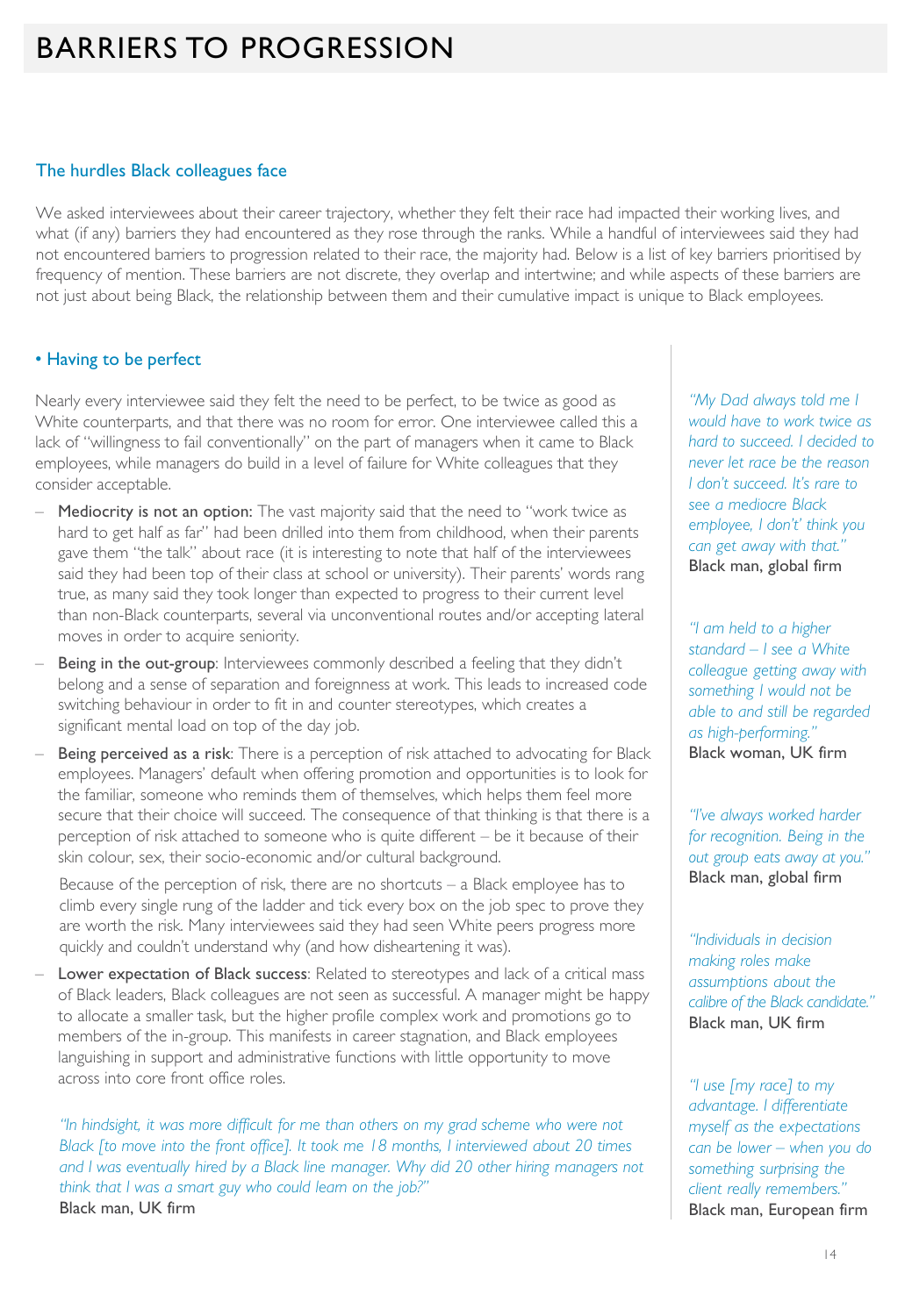## **BARRIERS TO PROGRESSION** (continued)

#### • Lack of representation

The small number of Black colleagues and particularly the even smaller number of Black leaders in financial services means organisations are a long way off from critical mass and there is no clear pathway for individual success or for Black inclusion to grow organically. The current cohort are having to try to "be it" without really "seeing it". All but four interviewees said they were the most senior Black people in their firms (either in their region or globally) and mentioned the huge responsibility they feel to their sponsors, Black colleagues and even to all Black people. They are acutely aware that the impact of failure would reach far wider than their own careers.

- Lack of role models, support and feedback: The lack of senior Black role models hollows out advocacy on behalf of Black juniors and deflates their aspirations. The creation of network, mentoring and sponsorship opportunities, all of which are critical to career progression, does not occur.
- Tall poppy syndrome: The few Black individuals that make it really stick out, and are an easy target for criticism. Career progression requires Black colleagues to be pioneers, face the risk of exposure and to accept that everything they do is examined under a microscope.
- Accusations of tokenism: Interviewees said they felt the perception of tokenism hung over them. Several mentioned reverse tokenism – with so few Black leaders, it is difficult for a Black leader to promote another Black colleague, or for a non-Black leader to promote more than one Black colleague, without raising eyebrows.
- Reduced authority for the Black inclusion agenda: Having fewer senior Black people leads to more junior Black employees being expected to lead inclusion, but without the experience, seniority or senior-backing required to make sustainable change.
- Being the only one: All interviewees said they were often the only Black person in the room, in their team, in a meeting or even their floor. While several interviewees said they used their uniqueness to their advantage, others said they felt intimidated and less confident to speak up. Some said that while they felt proud to be the first Black person to reach the senior ranks at their firm, they also felt disheartened and lonely.

#### • Lack of dialogue at the right level and between the right people

Conversations about race and racism have long been confined to Black people talking to other Black people. Although that discussion widened in the wake of George Floyd's death (which offers hope that it might be sustained), the default is for firms to turn to Black employees as spokespeople and to drive solutions.

- Fear of misspeaking: Non-Black leaders are not fluent in the race conversation. They are so worried about saying the wrong thing or in the wrong way that it is far easier to steer clear – no one wants to risk being called a racist. This is even more acute for middle managers, for whom strategic thinking on diversity and inclusion issues is not considered part of their day job.
- Black leaders carry the D&I workload: Black colleagues are expected to take on Black inclusion work that instead needs to be led by the dominant majority at senior levels. And the largely unpaid D&I workload divides their attention from their day jobs.
- Lack of seniority: The lack of senior level Black voices means the conversation is too dependent on juniors who can't wield much influence or push leadership to engage.

*"I am conscious of being a role model and being a conscious role model. Becoming more senior is part of it, I need to practice what I preach – if I can be myself in a meeting than other people can."* Black man, global firm

*"[As a role model], you have the pressure of achieving because people use you as an example of what can be done and your successes are magnified – but then so are your failures."* Black man, global firm

*"People don't realise how difficult it is to be the only Black person in a team or in a meeting. That feeling of not belonging impacts your career."* Black woman, UK firm

*"If there is no one above you challenging and driving change, you bear the brunt. I have become more aware of it the more senior I become."* Black man, global firm

*"One of the reasons its hard to seek sponsors is because there is only one Black MD globally [at my firm]. I don't see the representation, but I do see what I have to give up."*

Black man, European firm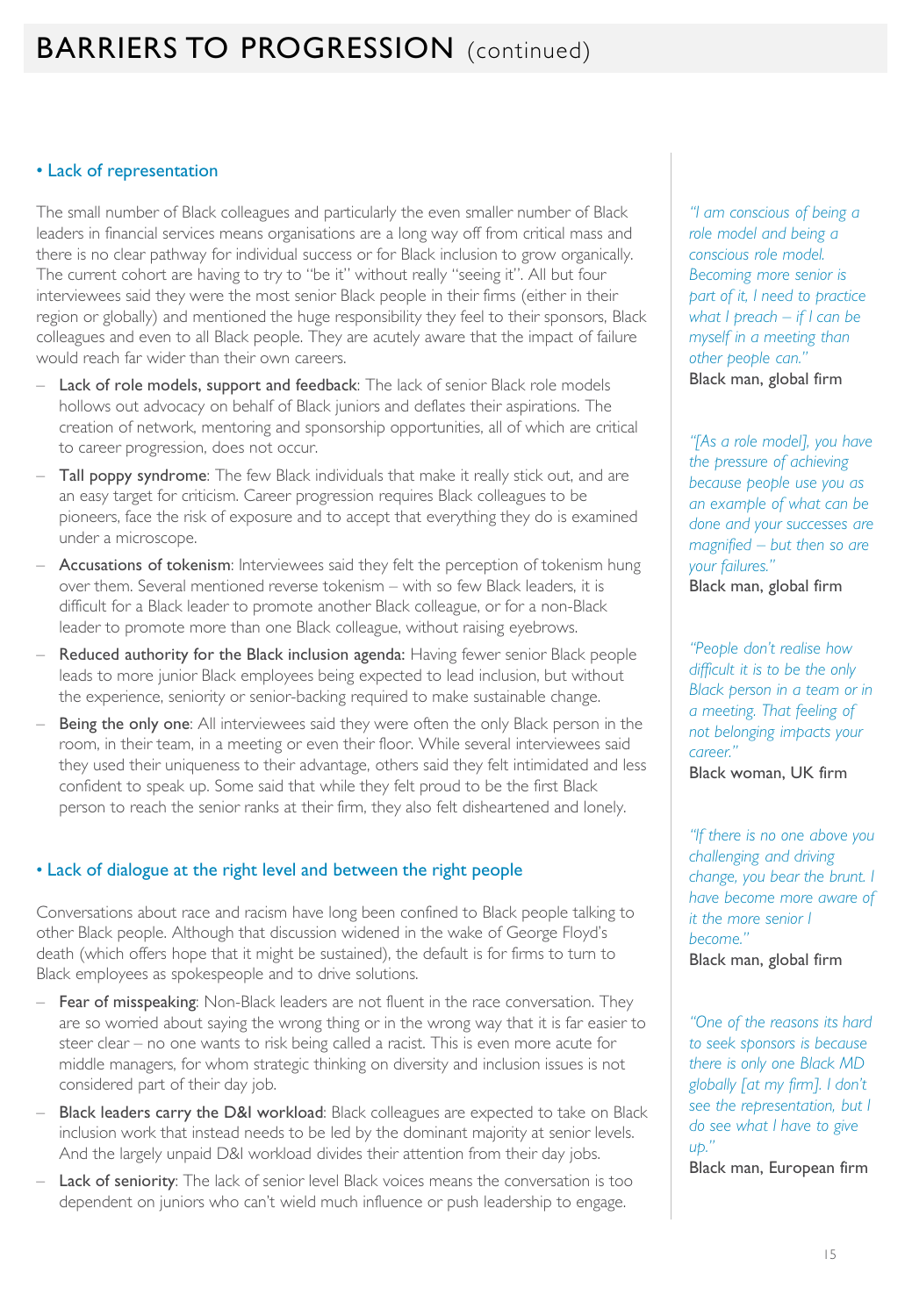### **BARRIERS TO PROGRESSION** (continued)

#### • Lack of affinity bias

We all tend to get along with people who are like us, with whom we have affinity in areas such as school, food, music, family background, or where we grew up. Being Black in an overwhelmingly White industry reduces opportunities for instant personal connections to network, find mentors and sponsors, and build relationships with clients because there is (or a perception that there is) less common ground – not because Black employees are less capable. The sense of separation and foreignness that interviewees described then manifests when a leader is considering who to promote, or nominate for a stretch assignment, or pitch to a client. A Black team member is less likely to be front of mind or considered a safe pair of hands.

- **Default to stereotypes:** Many White people do not have close friends [who are Black](https://www.jstor.org/stable/community.28328056?seq=5#metadata_info_tab_contents) or [from ethnic minority](https://yougov.co.uk/topics/politics/articles-reports/2018/05/03/one-third-white-britons-dont-have-any-friends-ethn) backgrounds. This lack of familiarity makes it easier to default to the stereotypes of Black people we all see in the media every day, and hinder clear communication about expectations in a work setting.
- Lack of understanding of intersectionality: It is even harder for a White manager to consider the cumulative barriers faced by employees who are Black and female, or gay, or from a working class family, or disabled, or a mixture of any of these.

#### • Not knowing the unwritten rules

A recurrent theme mentioned by interviewees was not knowing what they needed to do (eg. building their network, having sponsors, working on high-profile projects, navigating internal politics) or how to do it (eg. joining for work drinks, playing golf or watching sports events, attending conferences, being invited into senior meetings), in order to progress to the next level. Having been raised to keep their heads down and let their work do the talking rather than ask for help, interviewees recounted confusion and frustration that their careers had stagnated for a period of time for unknown reasons while others moved ahead.

While some interviewees were better prepared to direct their career progression after having attended private schools or top universities, many were the first from their family to work in a highly-skilled knowledge-based corporate job.

- Opacity increases with seniority: The more senior the role, the more dependent hiring managers are on existing relationships and personal recommendations, placing an ever greater emphasis on networks and advocates, which Black colleagues struggle to acquire.
- Meritocracy myth: Many interviewees started out their career with the mindset that if they worked hard, the quality of their work would bring them success. It took time to learn to learn "the rules of the game". Without a toolkit, their progression slowed while they filled in the gaps, and risked stalling altogether.

*"I was disillusioned. I sat down with my line manager to ask what do I need to do – and I realised I needed a network to advocate for me. That taught me a valuable lesson that it's not just about my work."* Black man, global firm

*"I reached a point when I was really frustrated and I reached out for sponsors – my parents had drilled into me that my work should speak for itself and I shouldn't ask for favours. That was a skill I had to learn."* Black man, UK firm

*"Our natural affinity is to gravitate to someone who looks or sounds like us. There is a lack of appreciation that a Black person has to actively overcome that, and little desire for the dominant group to change."* Black man, UK firm

*"I think my race has impacted my career – the problem is I wouldn't be able to tell you when or how. Whether it is because I am Black or a woman, people didn't feel I was the person to back."* Black woman, UK firm

*"A female Black executive withdrew from the [job application] process. She said the interviewer 'did not feel comfortable around Black people'."* Black man, UK firm

*"We need to understand that the socialisation and platform of Black people is dissimilar to White people."* Black man, global firm

*"One of the main barriers to progression is finding out and understanding the opportunities – that is discussed by the inner circle, and by the time you find out about it, the selection's been made."*

Black man, UK firm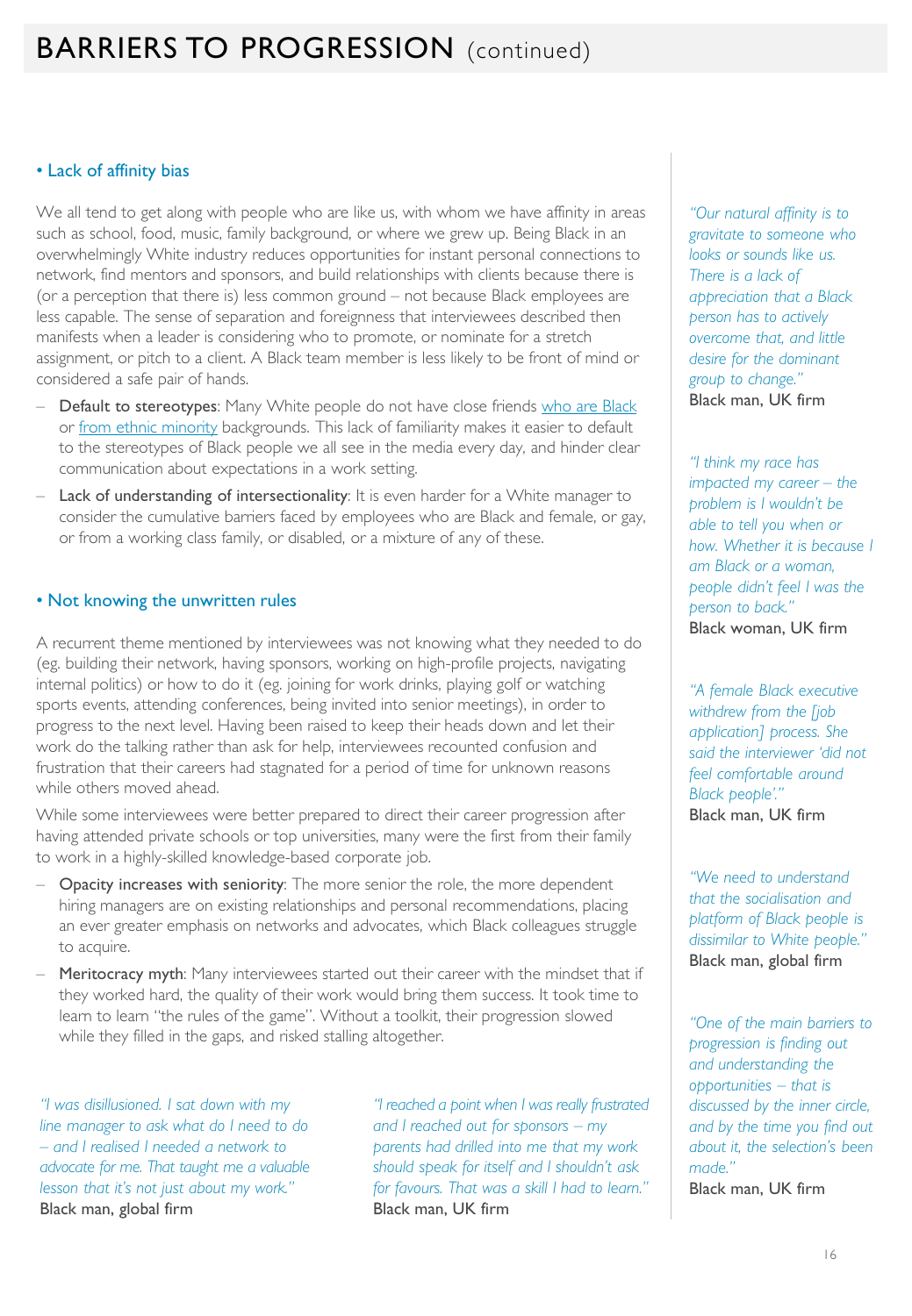## **BARRIERS TO PROGRESSION** (continued)

#### • Not being yourself at work

Interviewees repeatedly said they had to spend time, thought and energy on fitting in, personal resources that make it harder to focus purely on the job at hand (as discussed on p13). Some of these acts of conformity appear superficial, for example dressing a certain way, or dropping an accent, while others inhibit a Black employee's ability to show their full potential.

- Why Black people can't present as alpha: Because of their heightened awareness of being perceived as aggressive, both male and female interviewees said they were reluctant to assert themselves and that the power dynamic varied by seniority and sex. They were then told they lacked the qualities required of leaders.
- Denying racism: Some interviewees said that they had become so adept at fitting in, that they didn't recognise when race-based barriers were at play or limiting their careers at the time it occurred – it was only on reflection that it became clear, and they avoided use the terms racism or discrimination.

#### • Lack of diverse thinking in making senior appointments

Without an existing in-house pipeline of Black talent, companies will need to consider lateral internal hires or external hires if they want to increase representation in senior role. But, even more so than at entry level, hiring criteria for more experienced roles are very narrow – only like-for-like roles are considered, candidates must have attended a top university, and (more often than not) be recommended by someone the hiring manager trusts. As already discussed, these criteria pose challenges for many Black employees, regardless of their ability to do the job.

Interviewees who had progressed without the "right" university on their CV expressed frustration that their organisation did not feel their success could be replicated.

#### • The culture of the financial services industry

Finance is a sector that is all about the bottom line – performance is paramount (whatever the cost), the client is king, and there is no time for anything else. This approach embeds inertia, defaulting to shortcuts (eg hire a friend of a friend) to save time, and perpetuates an old-fashioned, narrow view of who can be a successful leader, and the skills and attributes they require. In a risk-averse industry, visible Blackness amplifies the perception of risk. And there are still pockets of the industry (e.g. trading floors) where sexist and racist remarks are considered "banter".

Interviewees said there was a trade-off – because they were well paid, they felt obliged not to rock the boat. For example, when microagressions occurred Black colleagues were less likely to challenge, which in turn led to an atmosphere that was tolerant of banter.

#### • What's unique about the Black experience?

Many of the barriers raised here are by no means unique to Black employees, nor to the financial services industry, but how they interconnect and compound one another is. An employee can hide their sexuality, gloss over their socio-economic background, or conceal a mental health condition, but they cannot hide the colour of their skin.

*"I was taught that to be successful you need to assimilate and blend in. This will lead to success."* Black woman, US firm

*"Each year we sit down with [senior leaders] and discuss why are we not moving forward? No matter how many initiatives we put in place, the culture has not changed."* Black woman, UK firm

*"The resilience in me doesn't allow me to accept that race has hindered me, as I am conditioned to see that as an excuse for failure."* Black man, global firm

*"It's a narrowly populated industry, it's well paid. They are used to money, they don't know people who don't have money, and they don't have an interest in knowing people who don't have money."* Black man, European firm

*"I walk through the door, I am greeted by a Black security guard, a Black receptionist, a Black barista in the café. As soon as I go into a management meeting there are no longer any Black people."* Black woman, global firm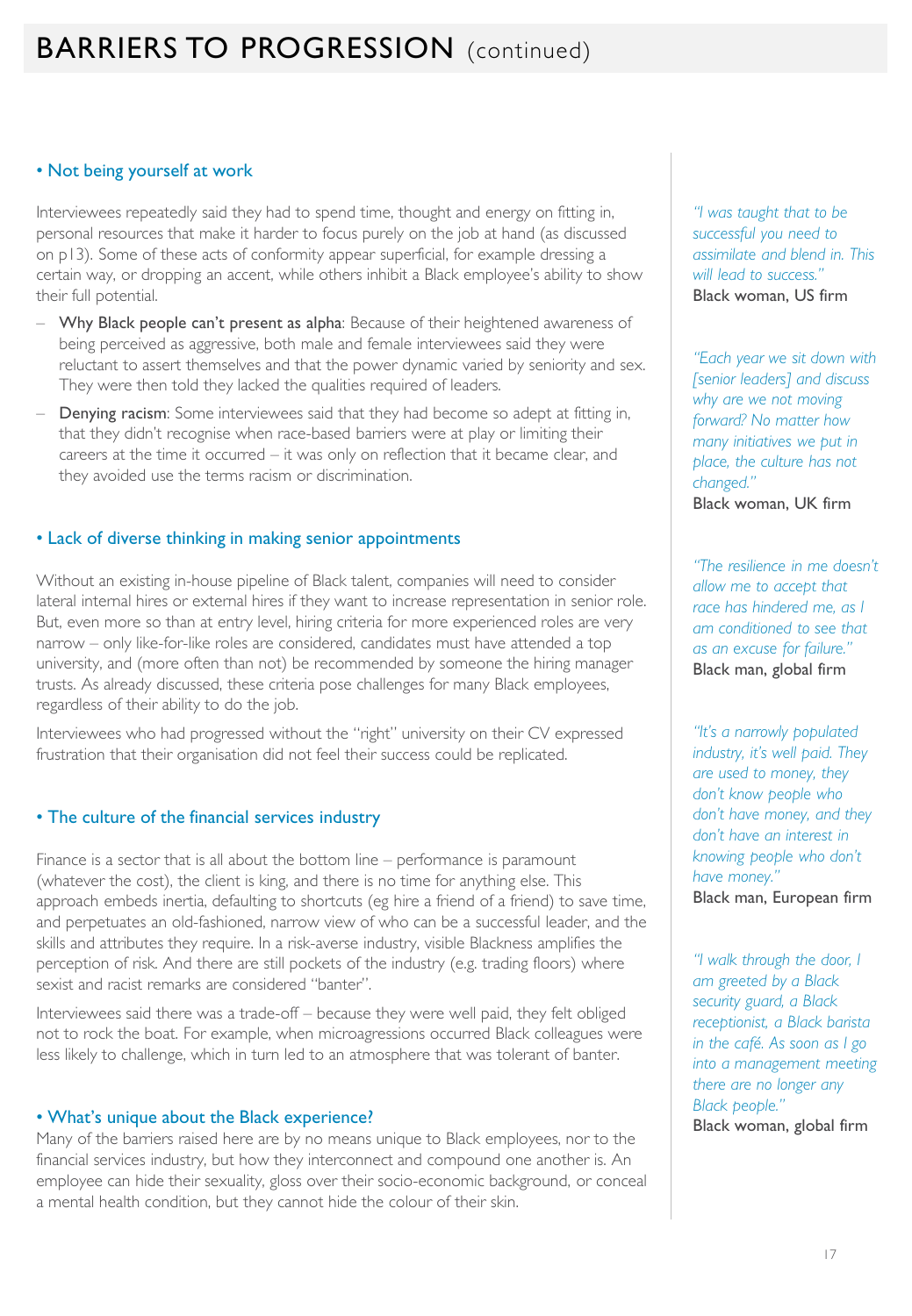#### Key drivers to progression

In order to understand which actions have the most potential to accelerate Black inclusion, we asked interviewees what interventions they believed could have made the most difference to their own career progression.

•Targeted career support for Black employees: This was a common theme from interviewees, who felt companies – and hiring managers specifically – needed to take the time to recognise the unique progression challenges of Black employees and tailor support accordingly. The top priority was sponsorship, but also mentoring, reverse mentoring, and specific programmes to identify Black talent to accelerate with tools, training and coaching.

- Sponsorship: So many interviewees mentioned the value of a sponsor someone to advocate for their career when they were not in the room. Sponsorship was the strongest takeaway as a deciding factor in career progression. Interviewees that had benefitted from sponsors were more optimistic, and those that hadn't were more likely to have taken longer to and found it harder to move up.
- Allocating resource to Black talent: For too long, career development has been the realm of networks. Interviewees said specialist programmes with dedicated resource were required to set up Black colleagues to succeed.

• Data and measurement: Interviewees called for improved collection and more granular analysis of where Black colleagues sit across the business, as well as the goal of disaggregating the umbrella of Black, Asian and ethnic minorities.

- Targets: While more than half of interviewees wanted to see companies setting targets for Black representation and felt targets were necessary to focus efforts and drive results, they were also conflicted over the perception of tokenism (but, as discussed on p15, Black colleagues already face reverse tokenism).
- Driving accountability: Several interviewees proposed that leaders should have responsibility for delivering Black inclusion goals incorporated into pay and performance evaluations, which can then be cascaded to line managers.

• Hiring and recruitment: Interviewees wanted companies to think more creatively about sourcing Black talent. The insistence of hiring mangers on likefor-like replacement is very limiting when Black representation in the industry is so low, and recruiters have an important role to play by challenging managers.

- Beyond Oxbridge: Just as companies are seeking to widen their net of universities for graduate recruitment, hiring managers need to widen their view of where experienced hires have studied.
- Widening criteria: Interviewees suggested refreshing job specifications with a greater focus on transferrable skills; reviews of recruitment processes to test for bias (eg. preference for candidates with anglicised names or that had studied at certain institutions); and investment of time and resource to actively seek out Black candidates in other parts of the business, at other firms or outside the sector.
- Front office focus: Interviewees suggested greater internal mobility and retraining opportunities to tackle under-representation of Black people in influential core business areas, as well as offering the expected wave of Black interns exposure to front office roles.

• Commitment: Interviewees wanted to see organisations making public commitments, such as the Race at Work Charter; and taking them as seriously as the Women in Finance Charter.

• Communication: Both at individual and corporate level, interviewees said they would like to see evidence that White leaders were educating themselves about issues around race, becoming braver and making their messages more meaningful.

*"We want to infiltrate the current process of how the pipeline is developed."* Black man, UK firm

*"Sponsorship has worked for me – helped me with my CV, insight and tips on the interviewer, helped me understand what I needed to prepare for the next opportunity."* Black woman, UK firm

*"To drive change, there needs to be common understanding of the problem, an acknowledgement from the dominant group that there is an issue."*

Black man, global firm

*"Too often we hear the classic 'We need to hire the best people for the job'. Firms aren't self-aware enough of the impact of racism and are avoiding dealing with the root causes."* Black man, UK firm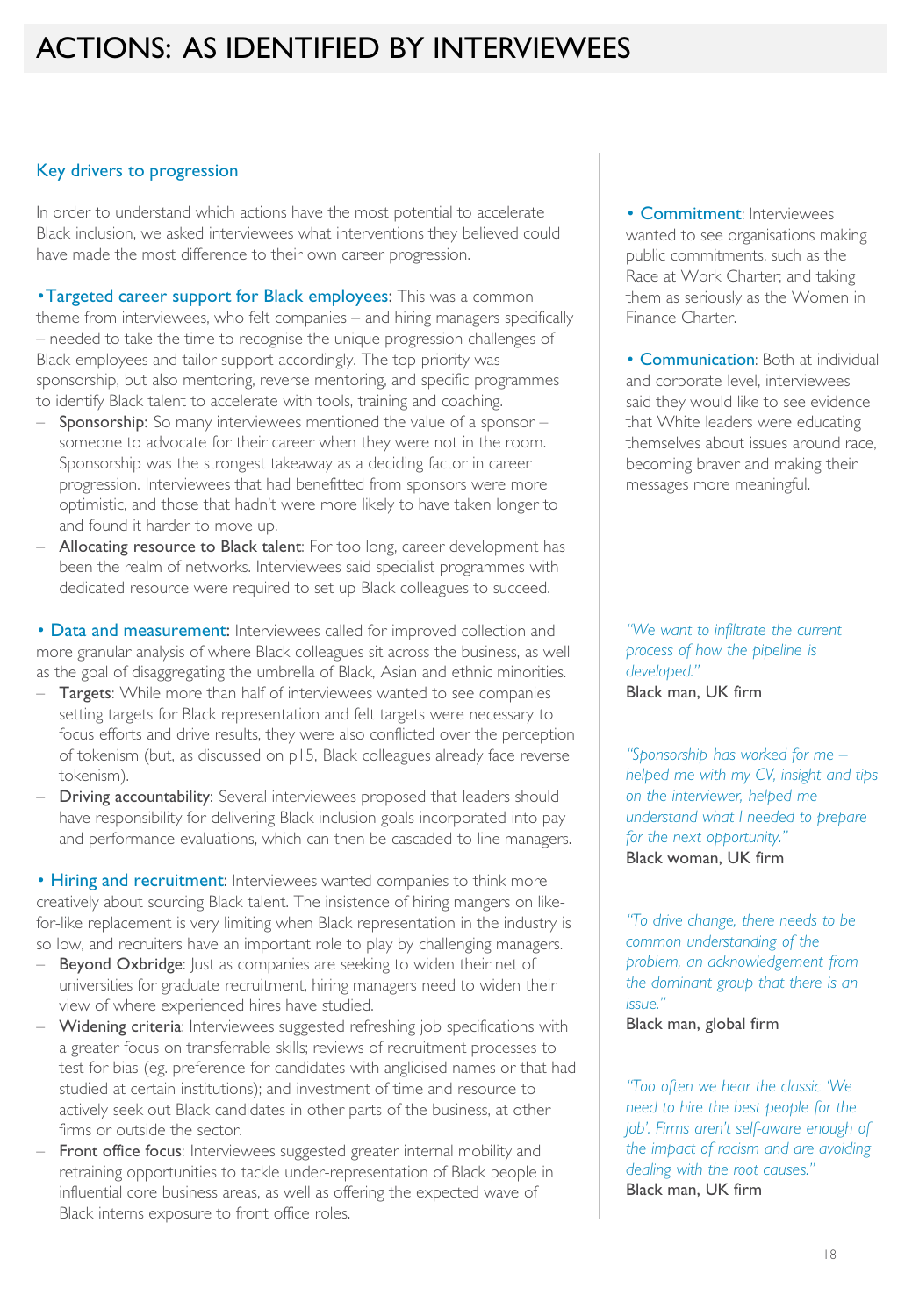### ACTIONS: ANALYSIS OF RACE AT WORK ACTION PLANS

#### What actions are companies taking?

To understand what kinds of actions UK finance firms are already taking to support race inclusion, we analysed action plans from a sample\* of financial services signatories to the Race at Work Charter.

The good news is that some firms are applying the accountability framework of the HM Treasury Women in Finance Charter to their race inclusion work. A common approach is to extend existing programmes targeting women (such as mentoring and recruitment initiatives) to ethnic minority employees. Data collection is still a challenge, but there are indications that firms are committed to addressing the poor quality of data sets. While it is encouraging to see that some progression issues are covered in action plans, there were few references to intersectionality, or to Black inclusion specifically, and most of our sample had not updated their plans in the six months after May 2020. Our analysis identified the following areas of activity:

#### − Accountability and measurement

Finance signatories to the Race at Work Charter frequently referred to improving data collection. Their aims were to use the data to increase transparency on progress; make evidence-based decisions to drive strategy; and to set targets specifically in relation to the recruitment, development and promotion of diverse talent. Some firms appointed a senior executive to take responsibility for race inclusion, while others were introducing inclusive leadership and reverse mentoring programmes to help leaders to improve participation in and take ownership of the race inclusion agenda.

#### − Career development and progression focus

A common area of activity was providing ethnic minority colleagues with increased access to development and talent programmes, in particular mentoring and career coaching opportunities in order to build networks to support career ambitions. Roughly a third of firms were introducing sponsorship programmes for mid-to-senior levels colleagues, and one had developed opportunities for exposure on leadership committees with the aim of building a pipeline of future leaders.

#### − Awareness raising activities

A number of firms had undertaken listening exercises to capture Black colleagues' experiences and to identify barriers to progression. Some were mandating training on race-related issues and increasing focus on supporting allyship via toolkits, guidance resources and "upstander" training (ie. how to challenge inappropriate behaviour). Others were increasing diversity and inclusion content in induction training and all aspects of the employee life cycle. Signatories also mentioned activities of their network groups or the creation of new race-related networks.

#### What is the Race at Work Charter?

The Race at Work Charter is a UK governmentbacked initiative launched in 2018. Signatories commit to five principles:

- appoint an executive sponsor for race;
- capture ethnicity data and publish their progress;
- zero tolerance of harassment and bullying;
- make leaders and managers responsible for supporting workplace equality;
- take action to support career progression for ethnic minority.

It currently has 635 signatories, of which more than 100 are financial services firms.

\*We looked at all 16 finance firms signed up to the Charter that had published an action plan before November 30<sup>th</sup> 2020.

#### − Recruitment activities

Several firms were redoubling efforts on early careers outreach programmes, such as building relationships with universities with a higher proportion of Black students and/or participation in [10,000 Black Interns](https://www.10000blackinterns.com/), an initiative to help Black students across the UK kickstart a career in investment management. Some firms mentioned work to improve the diversity of candidate slates for open roles, particularly for senior positions and areas where ethnic minorities are under-represented. A handful mentioned conducting market mapping exercises to identify Black peers to seek to recruit.

#### − Influence and social impact

Some firms reference establishing racerelated community engagement programmes and increasing partnerships with minorityowned businesses. A handful were developing and launching products focused on racial equity and influencing the market by encouraging external partners and clients to do more in relation to race. Some firms mentioned their work in continuing to drive and contribute to public policy and legislative outcomes, eg. by endorsing the Georgia Hate Crimes Legislation or by campaigning for greater transparency on diversity disclosures.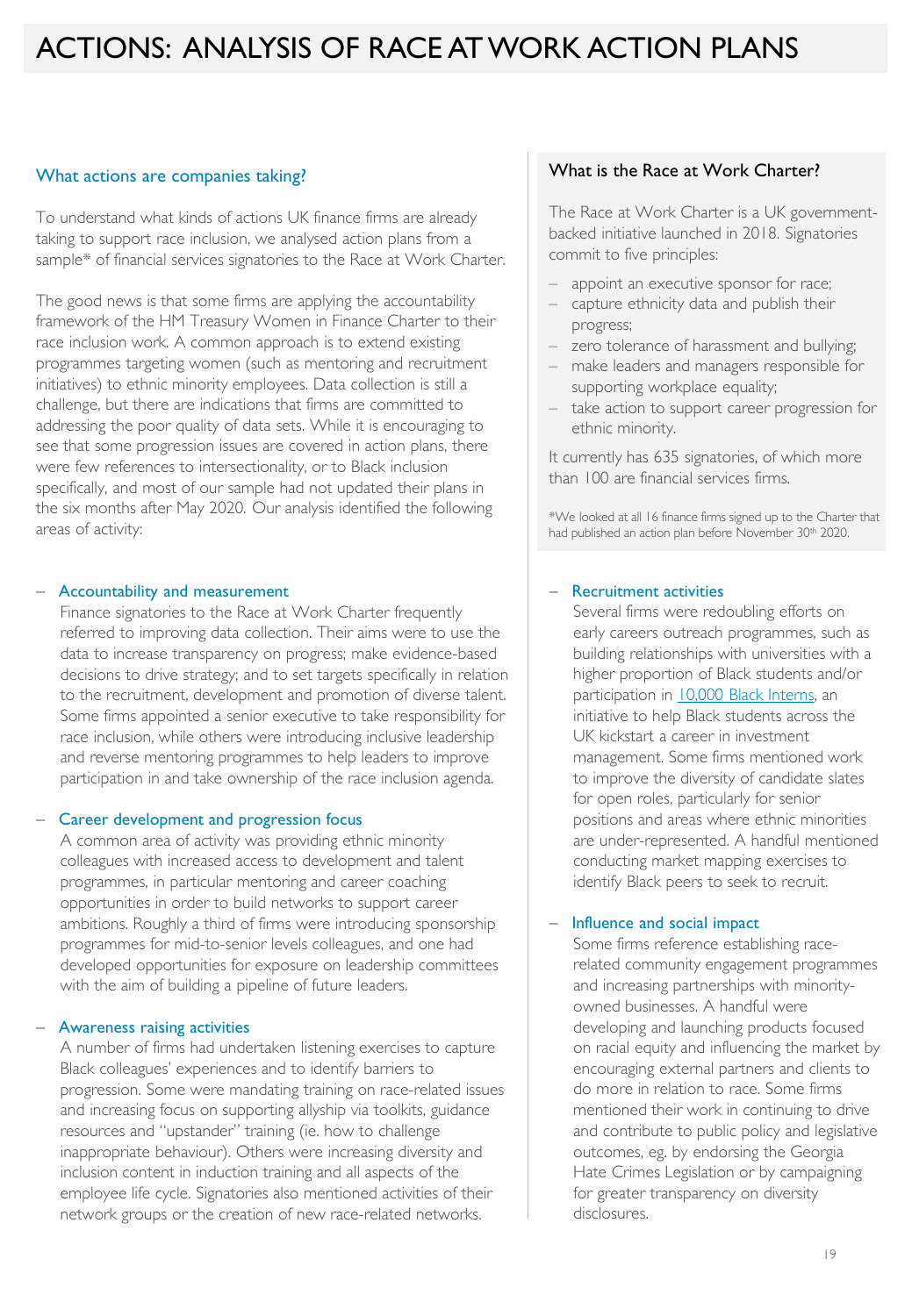### THE CHALLENGE AHEAD

#### Next steps

Our analysis has identified five priority areas for action:

- Data: improve the quality and granularity of workforce data on race and ethnicity;
- Sponsorship: facilitate and formalise sponsorship programmes specifically targeting Black talent;
- Role models: seek out, recognise, support and raise the profile of Black role models, both internally and externally;
- Confident conversations on race: ensure discussions on race and racism continue on a regular basis;
- Transparency on career progression: design more objective hiring and promotion processes with clear criteria.

Here we look at the fundamentals that firms needs to put in place to pull these actions together to accelerate and sustain change.

#### Lean into conversations on race

Yes, race is a sensitive subject. For too long leaders have stayed in their comfort zone, avoiding race and limiting their D&I contributions to more familiar ground, such as supporting women, LGBT or mental health at work. Leaders must lean into complex conversations and continue the listening and learning that has really taken off since May 2020, in order to underline their commitment and give permission to their organisations to really focus on race.

#### A strategic priority for the D&I agenda

The response to George Floyd's death has catalysed a sense of urgency to not just take action, but deliver results – and fast. Black inclusion now needs to become a more clearly defined and communicated strategic priority for the industry's diversity and inclusion agenda.

- A coherent approach: The agenda needs to shift from being peripheral and reliant on voluntary participation, to a much more deliberate programme of work, which will require greater bandwidth from leadership and allocation of resources to plan, develop and execute.
- Designed for Black talent: The first actions are often to extend schemes that are already in place for others, for example talent identification and sponsorship programmes for women. But, such extensions should not just be copied and pasted – programmes must reflect the lived experience of Black employees on their career journeys.

#### No more excuses on data

All stakeholders, both internal and external, want to see the data, and high-quality analysis to accompany it – despite the risk attached to exposing just how low the numbers are. Organisations must revisit their data sets and start capturing race and ethnicity data in a more intentional way.

- Aim high: There has been a step change in firms getting to grips with regional hurdles. Before 2020, the default was to design data collection based on the problematic jurisdictions, leading to significant gaps or a total lack of activity. Now progressive firms are designing data exercises based on the optimal rather than the minimal outputs, knowing that for some areas of the business it may take time and require workarounds to collect a coherent data set.
- Greater granularity: There are progressive firms that are working on disaggregating the components of the Black, Asian and ethnic minority umbrella. The most advanced are beginning to use their data to better understand intersectional impacts on career progression.

#### Who should lead this work?

A vital takeaway from the interviews is that leadership cannot expect Black colleagues to solve race inclusion for their firms. Responsibility for Black inclusion needs to be collective, but owned and led from the very top. Nor can this sit with just female leaders because they may be able to relate to feeling in the out group. Leaders have a responsibility to push for open conversations without putting even more pressure on the community that are feeling marginalised.

- From the business: Companies' default position is to turn to HR, D&I functions and Black networks to get to work on actions. But this approach hasn't succeed so far. Managers across the business who are ultimately making the hiring and promotion decisions need to step up, turning to HR and D&I as facilitators and Black networks as a sounding board.
- D&I as part of the day job: Organisations need to understand the strategic value of key contributions to the D&I agenda, particularly for the small cohort of Black voices, and ensure that value is reflected in pay and performance reviews rather than remaining a side-of-desk activity.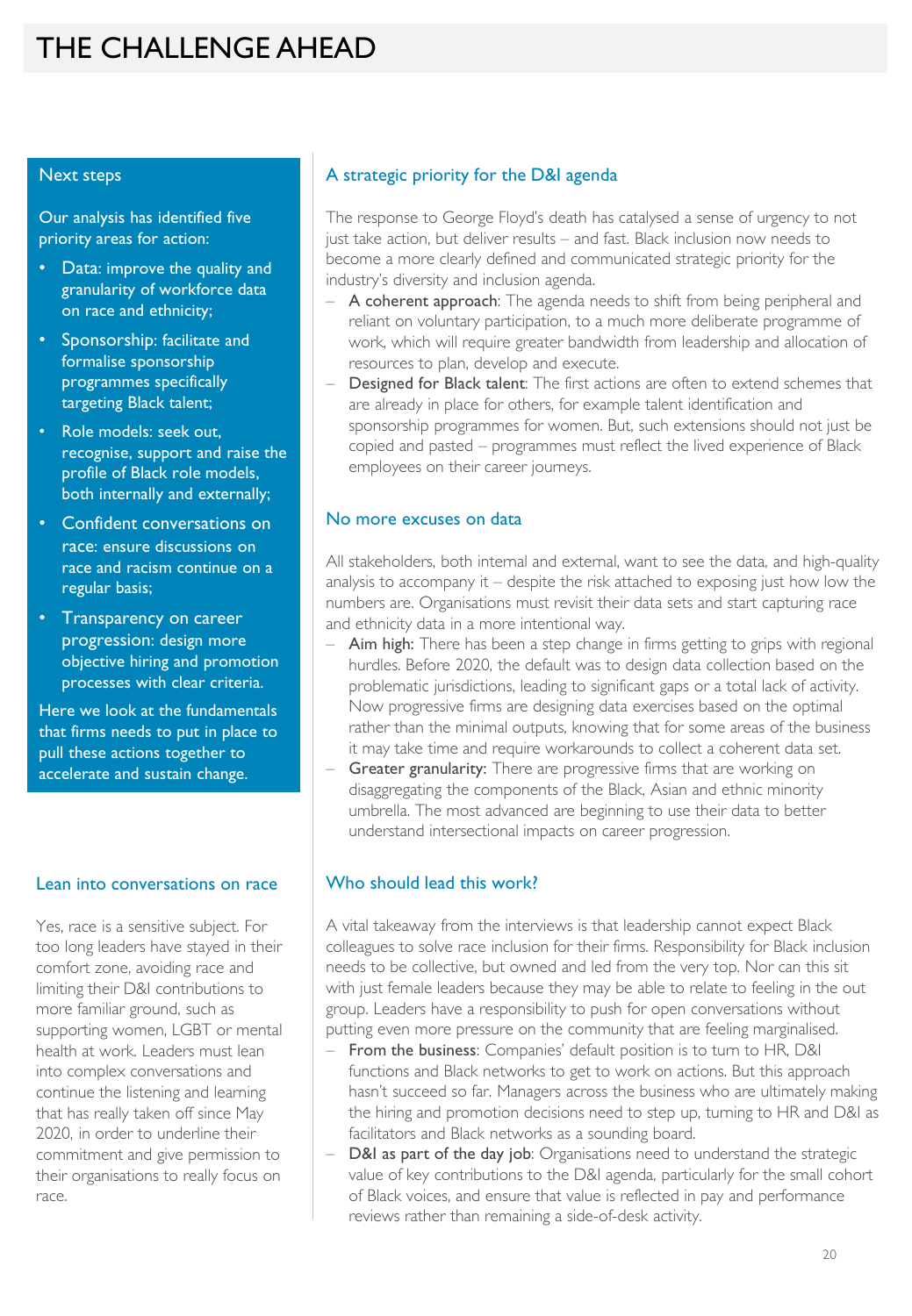#### What can we learn from the female representation agenda?

Increasing the number of women in senior roles has been the focus of the financial services' D&I agenda for longer and is more familiar, but it still has a long way to go. There is an opportunity for Black inclusion to cherry-pick what has worked and avoid the pitfalls that have slowed women's progress.

#### The HM Treasury Women in Finance Charter

The Women in Finance Charter launched in March 2016. It now has more than 400 firms signed up to its four principles: having a senior executive accountable for gender diversity; setting an internal target for women in senior management; publishing annual progress against the target; and linking pay to the target.

A framework of governance and accountability: What the Charter did was to set out a clear, common framework of governance and accountability for change.

- The immediate benefit of the Charter for signatories was that it provided a measurable goal and prompted continuous discussion at senior levels. Initially, firms took a scattergun approach to actions, hoping something would hit, but over time they became more strategic, started to measure the impact of actions and regularly review the effectiveness of actions.
- While it has taken time for firms to embed the four principles, particularly the link to pay, there is now a critical mass that are reaping the benefits. Some are already beginning to apply the Charter principles to race and ethnicity.
- The pressure and rigour of reporting annually to HM Treasury has been vital to compel signatories to deliver on their promises. The [Annual Review](https://www.gov.uk/government/collections/new-financial-analysis-women-in-finance) provides valuable benchmarking on targets and action to support them.
- There are three similar initiatives focused on race the Race at Work [Charter, launched in 2018, and the C](https://www.blacktalentcharter.com/)[hange the Race Ratio](https://www.cbi.org.uk/articles/it-s-time-to-change-the-race-ratio/) and the Charter for Black Talent in Finance and the Professions both launched in late 2020. It is far too soon to measure their impact, but it could be potent.

Setting targets: The Women in Finance Charter shows how targets can successfully increase representation. Several interviewees raised concerns around targets because of tokenism – but (as discussed on p15) Black colleagues are already dealing with reverse tokenism. Targets frame Black inclusion in the language of business, and require good quality data, which would also prompt actions on data-gathering and monitoring.

Build the exec pipeline: The push for female representation started with targets for [women on boards](https://assets.publishing.service.gov.uk/government/uploads/system/uploads/attachment_data/file/482059/BIS-15-585-women-on-boards-davies-review-5-year-summary-october-2015.pdf) in 2010, before shifting to [executive leadership](https://ftsewomenleaders.com/wp-content/uploads/2021/03/Hampton-Alexander-Review-Report-2020_web.pdf) in 2015. The board focus did little to encourage the female exec pipeline, and indeed some women that might have risen to exco roles took on portfolios of non-exec director roles. Right now, boards too are looking for Black talent, but it should not come at the expense of future Black CEOs and exco members.

Pay gap: The UK introduced gender pay gap reporting in 2017. While imperfect, it provided a tool for benchmarking, an accountability mechanism for change and prompted firms to develop actions plans. Despite ethnicity pay gap reporting not yet becoming law in the UK, an increasing number of firms are already beginning to publish ethnicity pay gap numbers.

#### From tinkering to radical action

Our work on the Women in Finance Charter shows that financial services firms have tended to tinker at the edges of existing systems and processes rather than [radically](https://newfinancial.org/wp-content/uploads/2020/12/2020-New-Financial-Radical-Actions.pdf) rethink how to do things. The industry is still at the early stages of adopting a more radical approach to increasing female representation – Black inclusion would benefit from making the leap sooner. Our previous research has identified the most important areas of focus for radical action:

- Stakeholders increasing pressure to force change;
- Firms taking [a forensic approach](https://newfinancial.org/wp-content/uploads/2020/01/A-forensic-approach-to-data.pdf) to diversity data;
- A shift to evidence-based decision making for people;
- Updating [the business case](https://newfinancial.org/wp-content/uploads/2020/03/Radical_actions_Updating_the_business.pdf) for diversity, particularly Black inclusion;
- Ensuring [accountability for change](https://newfinancial.org/wp-content/uploads/2019/11/Thought-paper-Radical_actions_Evolving-role-of-DI.pdf) sits with the business, not HR.

#### A collaborative effort

While firms are committing to action, there are some issues that need a cross-sector, collaborative approach. For example, many interviewees said young Black people do not see themselves in a career in finance. Many interventions lend themselves to co-operation – eg. internship [programmes \(such as 10,000 Black](https://www.10000blackinterns.com/)  interns and [Investment 2020\)](https://www.investment2020.org.uk/), mentoring circles, a standardised approach to career progression, data benchmarking – if firms are willing to be bold, take risks, innovate and set aside competitive advantage.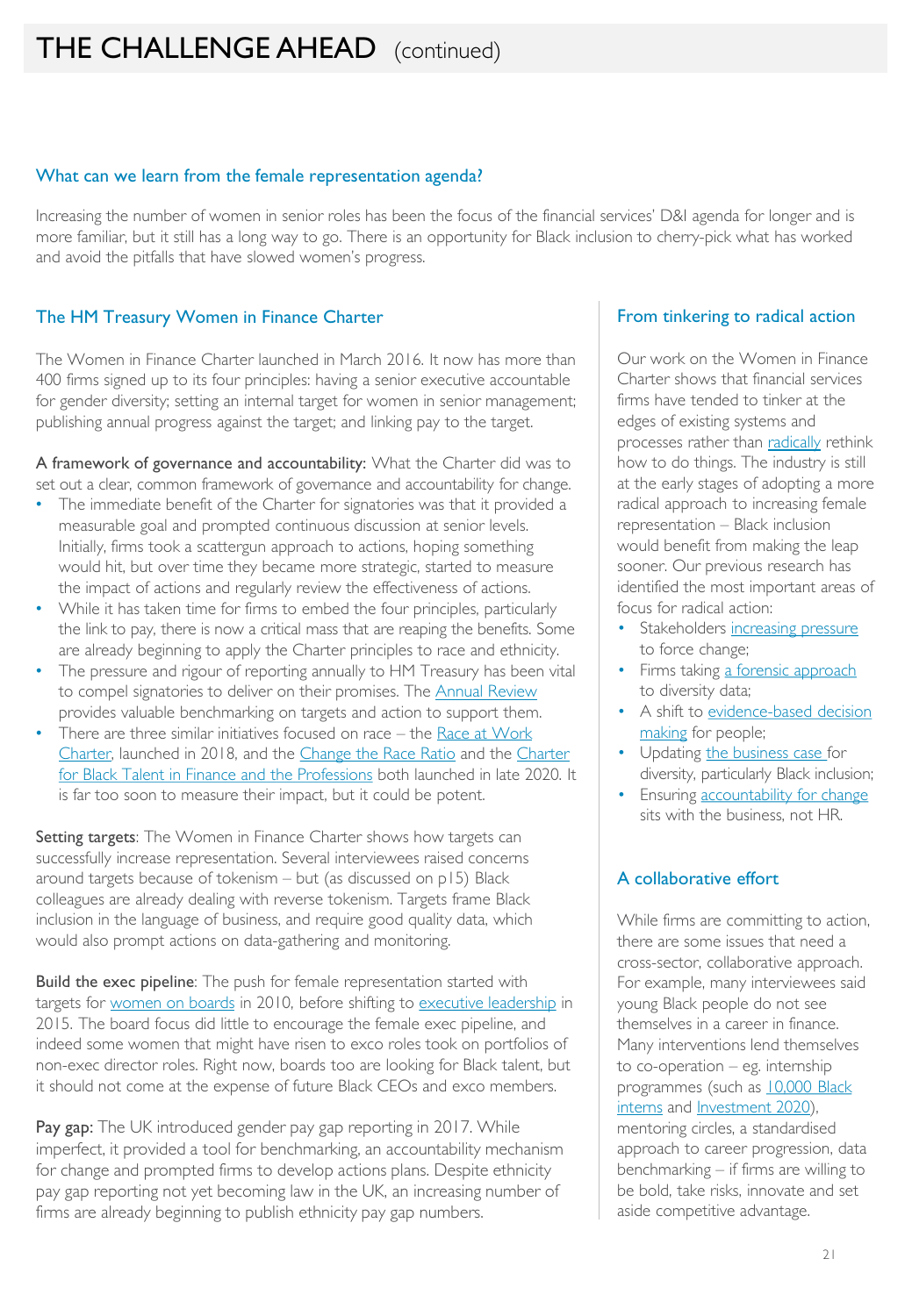### FUTURE OF BLACK INCLUSION: WHAT SUCCESS LOOKS LIKE

#### The opportunity

As this report shows, there is a big job ahead to bring more Black people into senior roles in UK finance. Here we discuss the business case for Black inclusion – why the industry should care and the benefits of getting it right.

Attracting and keeping Black talent: Firns are not currently maximising the talents of their Black staff. This opportunity cost will only rise as more Black candidates join at entry level. The competition for Black talent is intense – all of our interviewees know they are in high demand. No company wants a reputation for being a place where Black employees cannot thrive and do not want to work.

Reaching untapped markets: The industry needs to look and sound like the people it serves to develop trust and connection with clients. Every one of us uses financial services throughout our lives, which means incorporating a diversity of views into financial products and services is vital and has serious societal impacts. An increased focus on Black inclusion will help reach new customers – and avoid mistakes.

Staying relevant to future workers: Younger workers care about diversity and inclusion issues and the moral imperative for equality – they expect more from their employers than their predecessors. The sector must position itself as a meaningful and fulfilling career destination to potential new entrants.

Keeping ahead of regulation: UK regulators are increasing their internal focus on Black inclusion, and as we have seen with other areas of D&I, this implies their direction of travel externally. Ethnicity pay gap reporting is also on the horizon. Those that have begun collecting data and taking action will be on the front foot.

Consequences of doing nothing: Companies will be expected to follow up on their messages of support back in the summer of 2020. Investors and clients are asking questions about diversity; employees' expectations have been raised; and social media provides a platform to expose errors. The risk ratio of doing nothing has shifted, and the cost of inaction is only going to rise.

#### What does success look like?

The ultimate success measure for the Black inclusion agenda is that the UK financial services industry's workforce should more or less reflect the proportion of Black people in UK society (allowing for regional variation), represented across all levels of seniority and all departments. The sector is clearly a long way from that vision at this moment in time, but it has demonstrated more willing than ever before to take steps to get there.

Interviewees were cautiously optimistic – that Black inclusion was on the corporate agenda now, but they were unlikely to live to see that vision realised. We asked interviewees what they believed would be key indicators that the industry was heading towards that goal. Here are their suggestions:

#### Increased representation:

- ‐ Rising representation of Black people at all levels;
- More Black people in front office roles, in the core, influential P&L areas;

#### Increased inclusion:

- ‐ Black people reporting a sense of belonging;
- A wide variety of Black people from a range of backgrounds working in the industry;
- Firms not only showcasing they are a great place to work for Black people, but also actively demonstrating that they are unattractive to racist words and actions;
- ‐ A shift from assuming "this Black person isn't ready for promotion" to "how can we ensure they succeed when they step up";

#### Better data:

- Good quality workforce diversity data on race and ethnicity is commonplace in regularly monitored diversity dashboards;
- Black representation data is disaggregated;
- Cumulative impacts of multiple intersections are better understood;

#### Leaders demonstrating leadership:

- The White majority leading the discussion of race;
- Senior people sponsoring and mentoring Black professionals, making them feel welcome and that they are an asset to the firm;

#### Normalisation of Black people in the industry:

- Raised profile of Black people talking about non-diversity issues in the press and at events, alongside more White people talking about race inclusion;
- Black employees coming to work looking more like they do outside of work;

#### The litmus test:

‐ Whether we are having the same conversation in five years' time.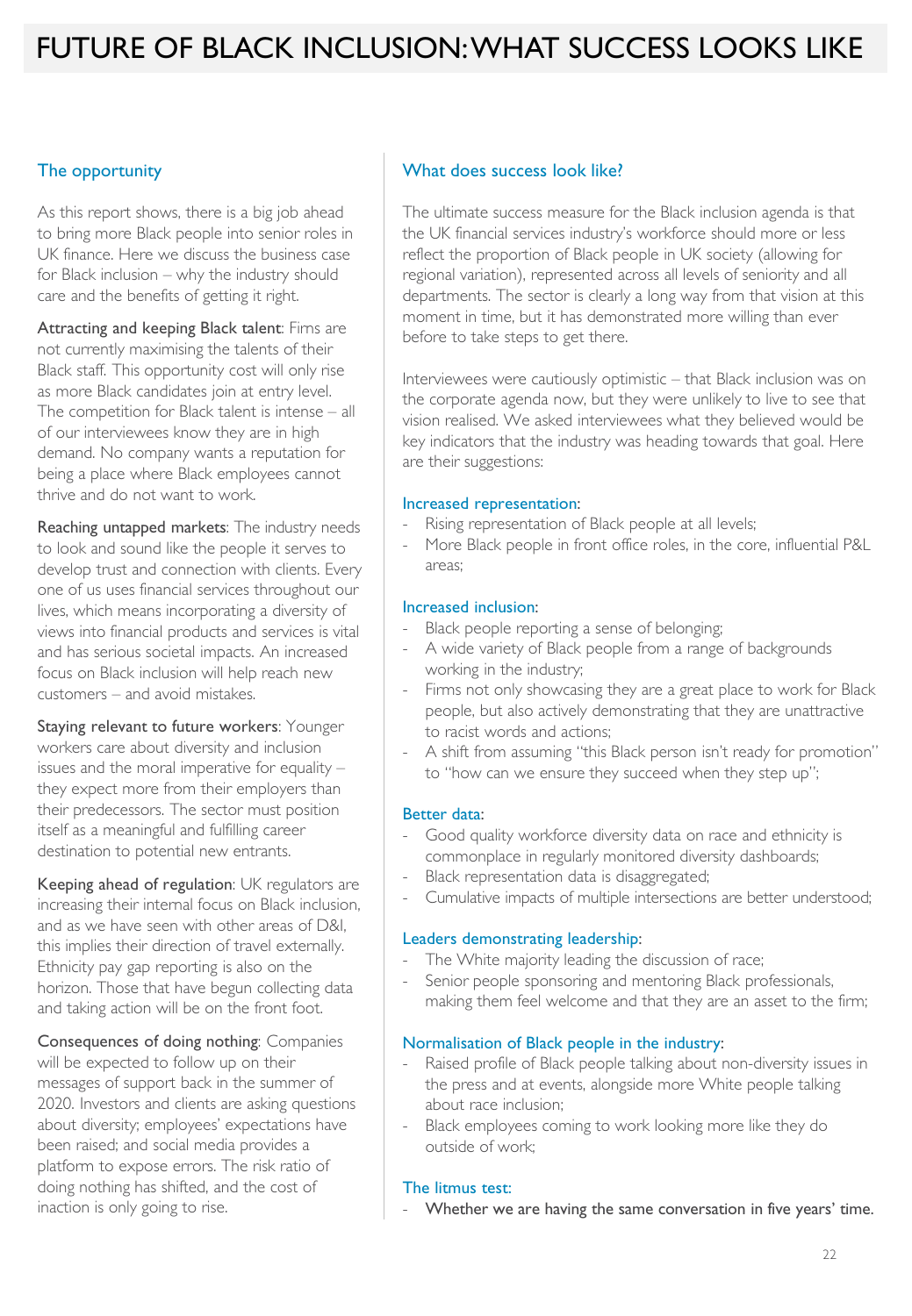*"Do you want to be one of those firms well-informed Black people don't want to work for?"* Black woman, UK firm

*"Senior Black people have poured their souls out, to gain empathy. Don't let that be for nothing."* Black man, US firm

*"We need engagement as an industry – and that's coming from a guy who had never spoken about race before May 2020!"* Black man, European firm

#### 10 suggestions for debate

Our aims for this research are to promote more frequent and higher quality discussions of race and racism with a wider audience, and to equip leaders and organisations to take a more holistic approach to accelerating Black inclusion across the financial services industry. Below are 10 discussion points raised by our findings:

- 1. Pressure is building: Whether financial services firms want to or not, they are under increasing pressure to make Black inclusion a strategic priority for the diversity and inclusion agenda. Stakeholders, both internally and externally, expect to see the industry not only take action, but also deliver results across multiple areas of D&I – and that pressure shows no sign of abating.
- 2. Valuing inclusion work: The brunt of Black inclusion work has been borne by a small number of Black colleagues on top of their day job, which is unstainable and unsatisfactory. Leaders need to set clear expectations of the White majority to get involved with diversity and inclusion, demonstrate that D&I work is valued, and that it is part of their day job.
- 3. From words to action: Many firms went into listening mode in May 2020 to understand the experiences of their Black colleagues, but that qualitative data must drive action. This research sets out five priority areas for action right now, but these will change as the Black inclusion agenda matures.
- 4. A focus on progression: So far, the majority of the work to boost Black representation has focused on entry level. Similar attention needs to be placed on issues of progression or new joiners can't be converted into an executive pipeline. The reality is that in order to develop a career in the industry, Black people are expected to make big adjustments just to fit in.
- 5. Apply what has worked elsewhere: While the Black inclusion agenda is less familiar for the financial services industry, there is no need to start from scratch. Firms can learn from what has worked in other more established strands of the D&I agenda, such as female representation, and other regions that are further ahead, particularly the US, and adapt to suit the specific context of Black colleagues in the UK.
- 6. Start with existing Black talent: Organisation should seek out potential talent among the existing cohort of Black employees and how it could be maximised. International firms can also use their global footprint to draw on role models outside the UK, and raise their profile.
- 7. Crack on with data: Collecting data on race and ethnicity is complicated, but it is vital to work towards high quality data. Progressive firms are already setting targets and voluntarily reporting ethnicity pay gaps. But waiting for data should not delay other Black inclusion work.
- 8. Reposition the conversation on race: With education, empathy and engagement, challenging conversations about race and racism can (and needs to) be reframed – from foreign to fluent, confronting to confident, fearful to fruitful.
- 9. Winners and losers: Companies that were already making progress on race inclusion were better equipped to react to the pandemic and George Floyd's murder and are now seizing the opportunity to accelerate actions. Those that were a bit behind before risk falling even further behind as those that "get it" power ahead.
- 10. A collaborative effort: No single company can solve the hurdles to Black inclusion in isolation. Firms across UK financial services need to foster a spirit of collaboration, including government, regulators, trade bodies and networks allied to the diversity and inclusion agenda. We must all remember May 2020 and keep pushing for sustainable change.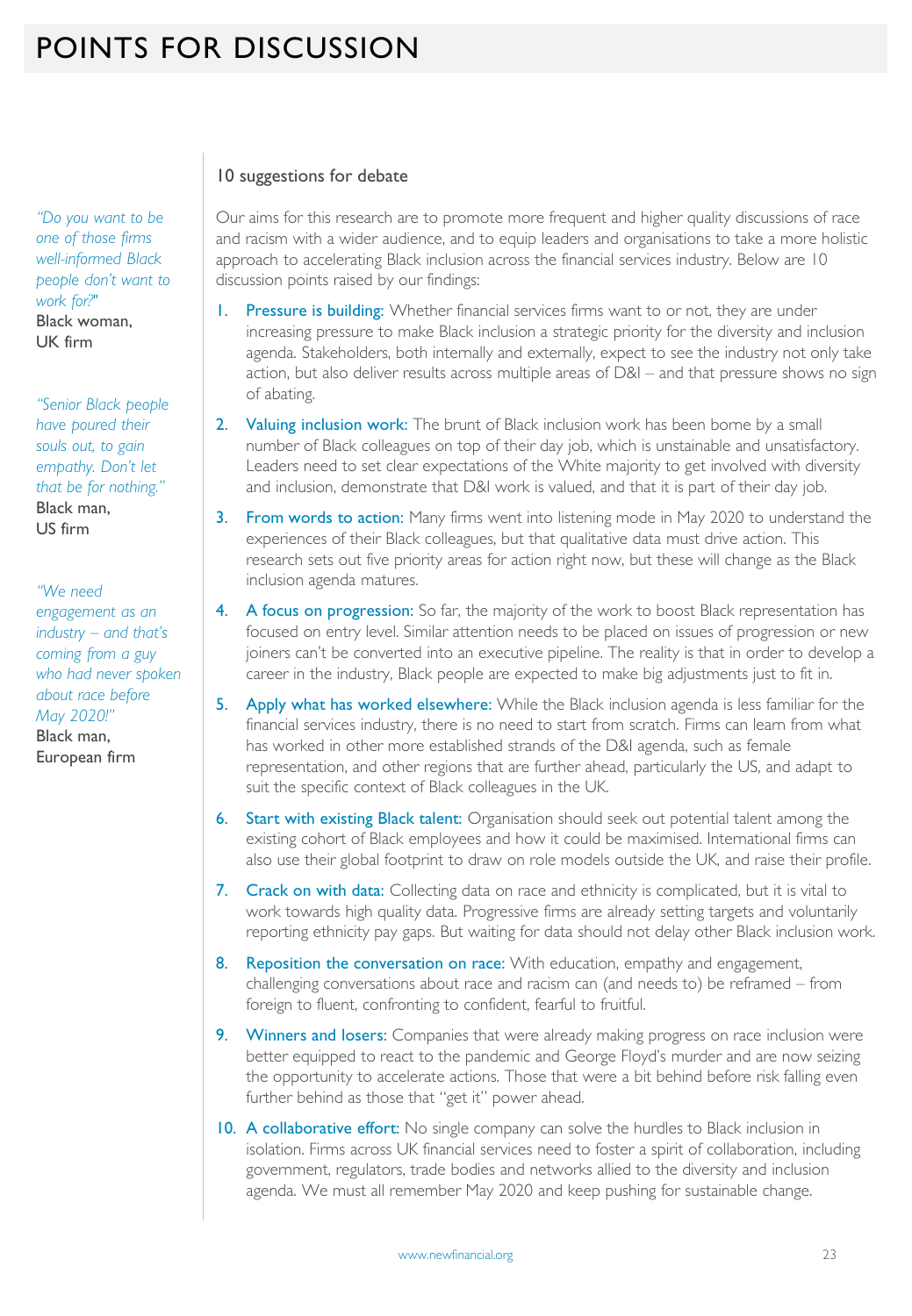### APPENDIX: METHODOLOGY NOTES

#### Research methods

This research focuses on progression of Black colleagues in UK financial services. We collected data for this report from:

- structured interviews with more than 30 Black senior managers;
- views of non-Black leadership via a C-Suite roundtable discussion;
- public statements on corporate websites and social media from a sample of more than 50 financial services firms (with a significant UK presence) in response to George Floyd's murder, recorded up to July 31st 2020;
- action plans of all 16 finance firms signed up to the [Race at Work Charter](https://www.bitc.org.uk/race/) that had published an action plan before November 30<sup>th</sup> 2020;
- hosting a webinar with more than 30 member participants to discuss the benefits and challenges of collecting workforce data on race and ethnicity;
- feedback discussions with our Research Advisory Committee and New Financial's wider network.

We chose to focus the research on Black inclusion rather than on race and/or ethnicity more widely, in order to draw out the Black experience specifically. For the purposes of this research, we have used the term Black to include Black/ African /Caribbean and any other Black background, as well as mixed race. We accept that this definition has limitations as it groups together people of a wide variety of backgrounds.

#### **Interviewees**

New Financial conducted one-to-one semi-structured qualitative interviews with more than 30 Black professionals between November 2020 and January 2021. We deliberately sought to focus on progression as told by those who have succeeded, as they have proven their capability and therefore the barriers they faced went beyond qualifications and ability. Our approach was inspired by Dr Nicola Rollock's research on career experiences and strategies of [UK Black female professors.](https://www.ucu.org.uk/media/10075/Staying-Power/pdf/UCU_Rollock_February_2019.pdf)

We invited companies to nominate their most senior Black colleagues and also approached potential interviewees directly or via contacts. Interviewees worked at more than 25 firms in different business areas across UK financial services. We actively sought diversity in our interviewees. They came from a range of geographical, educational and socio-economic backgrounds, a third were women and two were openly gay.

We accept that this methodology imposes limitations:

- by focusing on senior roles we are limiting the scope of this research and are not capturing the voices of the younger generation aspiring to lead;
- barriers faced by our interviewees as they rose up the ranks may have changed compared to barriers of today;
- because interviewees had to agree and take part in the research, there may be selection bias in our sample;
- while we sought a wide range of companies to take part, only a handful of sellside participants agreed to be interviewed;
- although our sample size is small, we believe it is representative of common themes faced across the industry.

#### Research advisory committee

We tested our methodology, findings and analysis with an advisory committee of more than 20 Black peers, including a selection of interviewees, research contributor Movell Dash, team members from #TalkAboutBlack and Shift 25, as well as volunteers from the Financial Conduct Authority (including Kwasi Ankomah, Samantha Emery, Barbara Howard, Junior Imode, Junior Odofin, Simone Shillingford and Alison Walters) and the Bank of England.

We also hosted a virtual roundtable with Black network leads from our member firms to provide feedback on our preliminary findings.

#### **Attributions**

All individual contributors to the research have been anonymised in this report in order to allow individuals to openly share their personal views. We have deliberately attributed quotes using descriptors that protect the identify of the individual concerned, while indicating the context of their viewpoint wherever possible.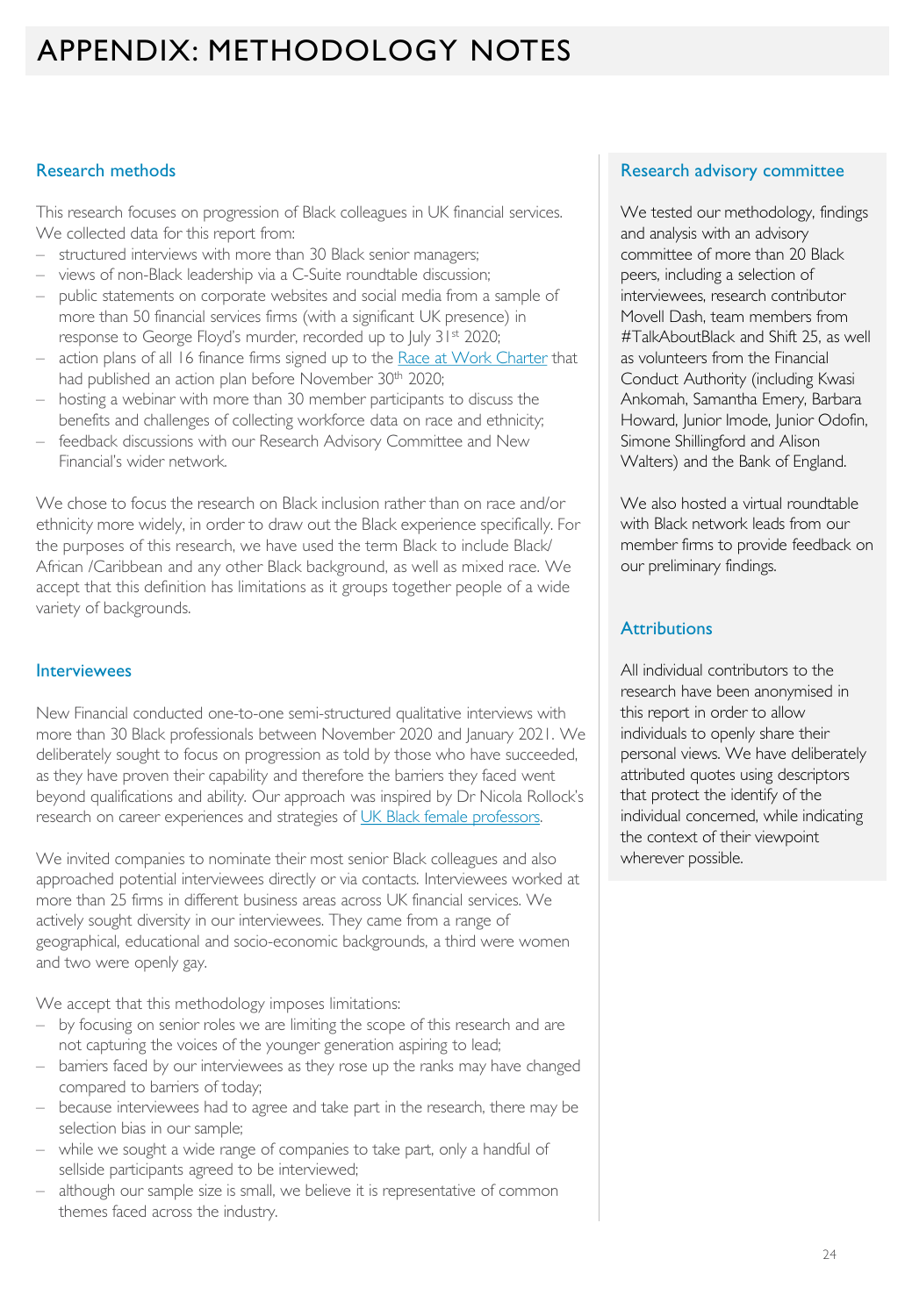### APPENDIX: SUGGESTED FURTHER READING

#### Articles

#### So, can we talk? by Dawid [Konotey-Ahulu, March 2018](https://www.linkedin.com/pulse/so-can-we-talk-talkaboutblack-dawid-konotey-ahulu/?trackingId=)

Dawid is a co-founder of the #TalkAboutBlack campaign, which aims to drive a more honest conversation and action to bring more people of colour into the asset management industry. In this blog, he uses the analogy of kinks in a hosepipe to explain the impact of systemic racism on the lives of Black people in the UK today. They are unexpected, beyond an individual's control and produce a critical blockage that stops progression in its tracks. They can be the result of "pervasive, casual racism" as well as racism that is deeply embedded into the systems in which we live and work. Every kink has to be ironed out in order to eliminate racism. The article also introduces the five commonly played cards that CEOs use when responding to racism.

#### [Is your company actually fighting racism, or just talking about it? Harvard Business Review, April 2020](https://hbr.org/2020/06/is-your-company-actually-fighting-racism-or-just-talking-about-it?utm_medium=email&utm_source=newsletter_weekly&utm_campaign=insider_activesubs&deliveryName=DM84041)

This article that explores how leaders can respond to the Black Lives Matter movement and listen to the Black experience inside their workplaces. Connecting corporate rhetoric with the daily, lived experience of Black colleagues is crucial if racism within organisations is to be addressed.

#### [How organizations can support the mental health of Black employees, by Angela Neal-Barnett, Harvard Business](https://hbr.org/2020/06/how-organizations-can-support-the-mental-health-of-black-employees?utm_medium=email&utm_source=newsletter_daily&utm_campaign=dailyalert_activesubs&deliveryName=DM83773) Review, 10 June 2020

The unrelenting series of events Black people have witnessed before and after the killing of George Floyd is racial trauma. The author outlines how organisations can support the mental health and wellbeing of Black employees by providing them with a safe place to talk and bringing in a skilled expert in racial trauma to help process what they are experiencing and feeling.

#### [It's time for white people to step up for Black colleagues, by Nicola Rollock, Financial Times, June 2020](https://www.ft.com/content/beadaf00-a4f8-11ea-a27c-b8aa85e36b7e)

A call for more white people to be active allies, by becoming aware of white privilege and challenging passivity and denial. It takes effort, active listening and is a constant process but is essential if we are to see meaningful and sustainable change.

#### Events

#### [#TalkAboutBlack panel discussion and call to action, June 2020](https://www.youtube.com/watch?v=8PeEETg4Axk&t=1s)

#TalkAboutBlack hosted a panel discussion with Black leaders from the asset management industry to discuss their reactions to the current news flow, both personally and professionally, and to launch the #IAMTALKINGABOUTBLACK campaign. The virtual event had more than 700 attendees. Their candid responses are both eye-opening and inspiring.

#### Summary of a discussion of the financial services industry's response to the Black Lives Matter movement, New Financial, Iune 2020

New Financial hosted a discussion on what the industry is hearing right now about race, what action companies are taking, and whether this could finally be what leads to sustainable change for the financial sector's D&I agenda on race and ethnicity.

#### Summary of CEO roundtable on Covid and diversity – [time for radical thinking, New Financial, September 2020](https://newfinancial.org/wp-content/uploads/2020/07/Discussion_summary_Covid-DI-CEO-roundtable.pdf)

New Financial convened this roundtable, in collaboration with Refinitiv, to ask what leadership of the D&I agenda will look like as we adapt to working life with Covid, respond to the Black Lives Matter movement, and look to leverage changes imposed now to drive a more sustainable and inclusive future for the financial services industry.